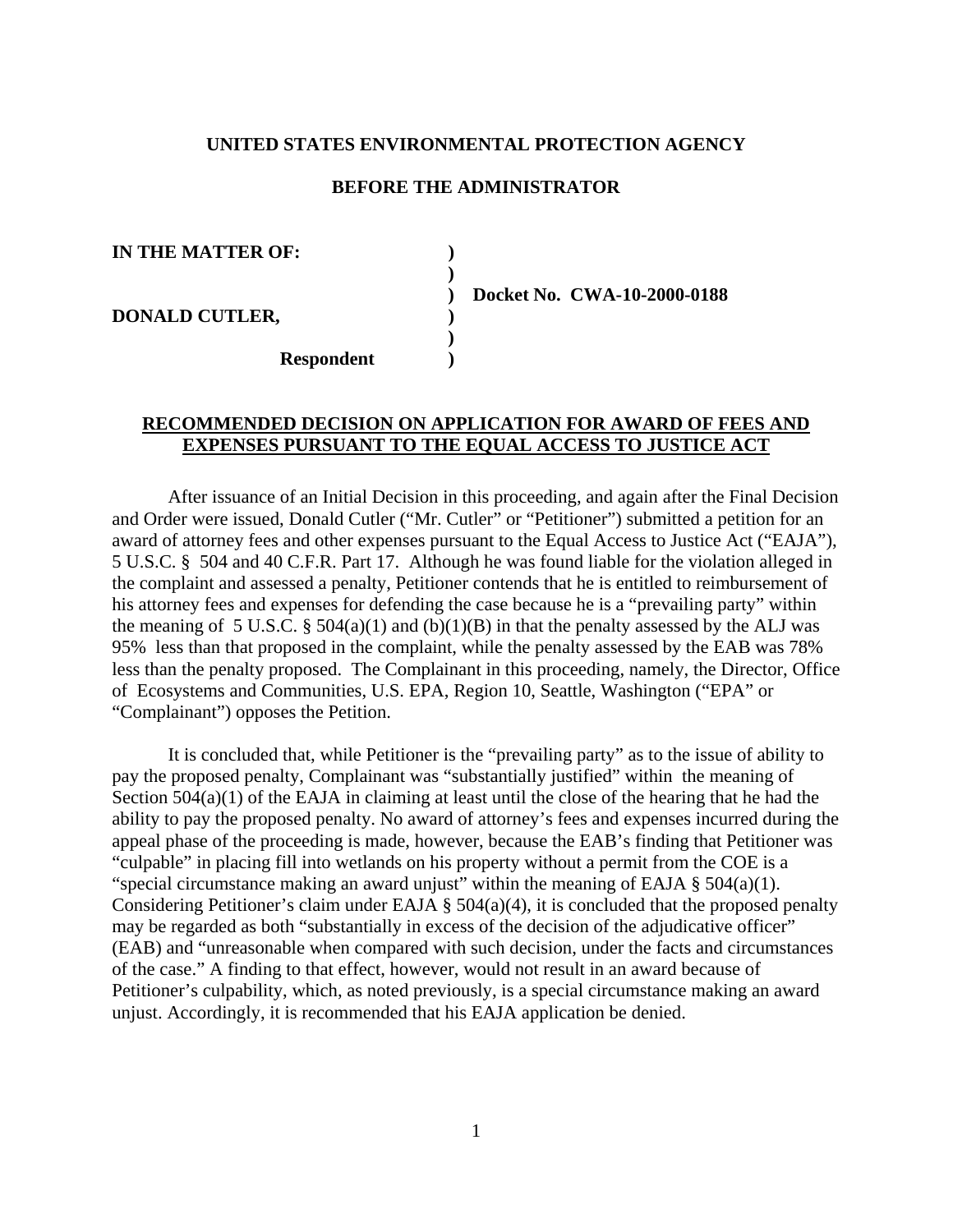## I. BACKGROUND

 The complaint in this proceeding, issued by EPA on August 24, 2000, under Section 309(g) of the Clean Water Act ("CWA"), 33 U.S.C. § 1319(g), charged Donald Cutler with the unlawful discharge of dredged and/or fill material into waters of the United States without a permit from the U.S. Army Corps of Engineers ("COE" or "Corps") in violation of Section 301(a) of the CWA. Specifically, the complaint alleged that Cutler was the owner of property located in Custer County, near Stanley, Idaho, and that from at least 1995 to the present, Cutler and/or persons acting on his behalf discharged dredged and/or fill materials into wetlands near his house without a permit from the COE, covering approximately 0.1 acres. For this alleged violation, Complainant proposed to assess Cutler a penalty of \$25,000.

 Cutler through counsel answered under date of September 7, 2000, admitting that there were wetlands on portions of his property, but denying that he had discharged dredged and/or fill materials into any of the same, denying that certain areas were properly characterized as wetlands and asserting that, as to other alleged wetland areas, any fill placed was authorized by COE permits. Cutler denied that any penalty was appropriate or authorized, denied receiving any economic benefit from the alleged violation, denied the ability to pay a penalty of \$25,000, and requested a hearing.

 Hearings in this matter were held on March 20 and 21, 2001, in Boise, Idaho and on October 11, 2001, in Stanley, Idaho, addressing issues of both liability and penalty. In an Initial Decision , issued on December 31, 2002, the ALJ found that Cutler violated the Act by placing fill into wetlands on his property without a permit from the Corps of Engineers pursuant to CWA § 404, and that he was liable for a penalty for the violation. The \$25,000 penalty proposed by Complainant was, however, rejected as excessive on the basis that Complainant's assessment of the extent and gravity of the violation was exaggerated, that Cutler had removed unauthorized fill and restored one area in accordance with Complainant's directions, and that the upland/wetland demarcation in a another area of alleged unauthorized fill was uncertain. Moreover, the ALJ found that Cutler produced specific facts demonstrating that he did not have the ability to pay the penalty sought by Complainant. The penalty assessed in the Initial Decision was 5% of the amount claimed or \$1,250.

 Under date of January 17, 2003, Cutler submitted a "Verified Petition for Attorney Fees and Other Expenses" pursuant to the Equal Access to Justice Act ("EAJA"), 5 U.S.C. § 504 and 40 C.F.R. Part 17. Although he was found liable for the alleged violation and assessed a penalty, Cutler claims that he is the "prevailing party" within the meaning of 5 U.S.C.  $\S$  504(a)(1) and (4) and (b)(1)(B). Cutler alleges that from the inception of this proceeding, Complainant demanded a \$25,000 penalty and was unwilling to accept anything less. He asserts that Complainant's demand was and is unreasonable and has been determined to be so. On the premise that the case would have been settled had the penalty proposed by Complainant been reasonable, Cutler maintains that all work expended by his counsel on this matter was necessitated by Complainant's excessive demand. Cutler contends that Complainant was not "substantially justified" [in insisting on a \$25,000 penalty].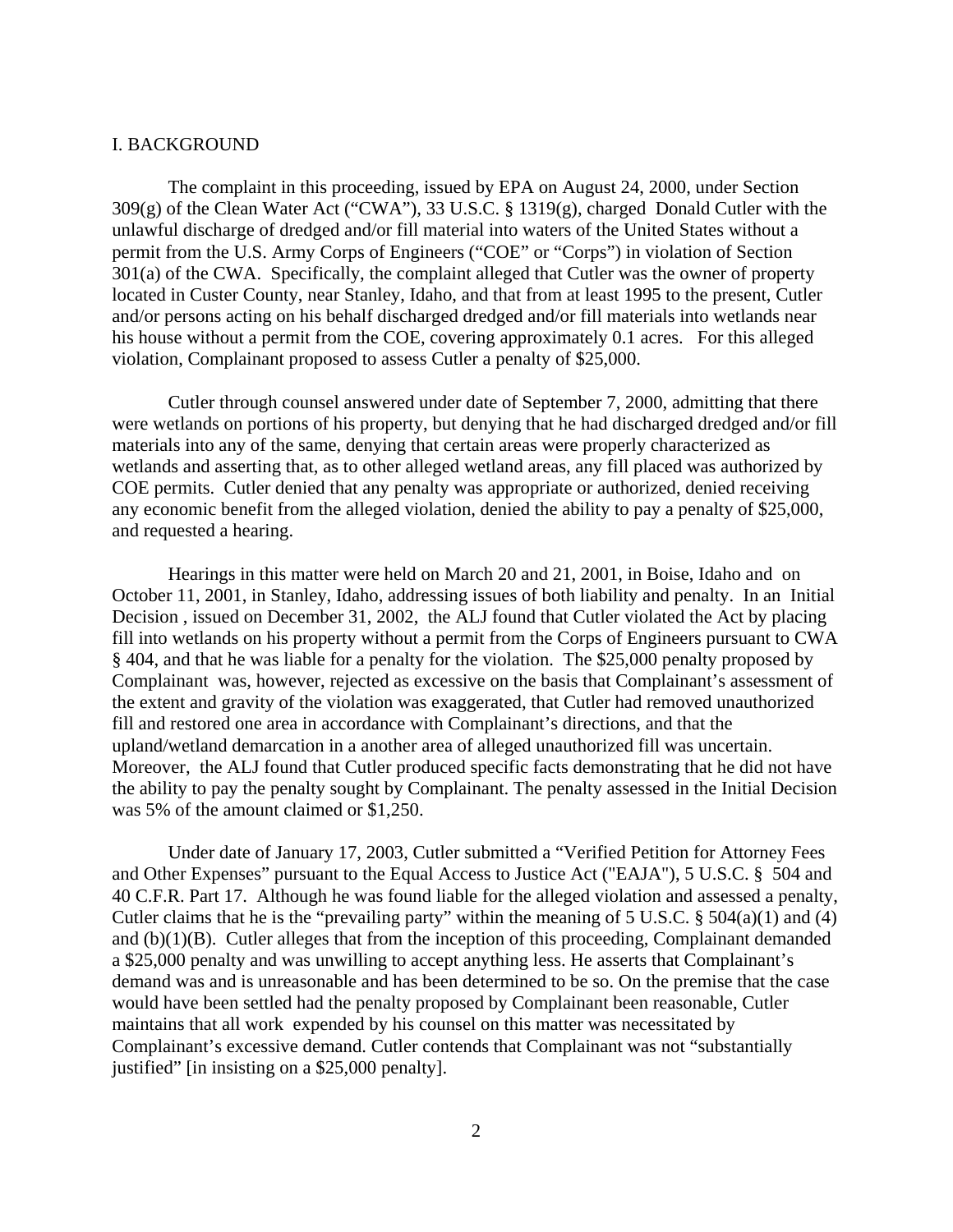Complainant appealed the scope of liability and the penalty assessed by the ALJ to the Environmental Appeals Board ("EAB"). More specifically, Complainant appealed the finding that Cutler did not have the ability to pay the penalty of \$25,000 proposed by Complainant, that the upland/wetland demarcation in one area where Cutler placed fill material was uncertain, and the admission in evidence of testimony of Respondent's expert related thereto. Complainant sought an increase in the penalty assessed by the ALJ, on the basis of Cutler's history of violations more than five years prior to the activities alleged in the complaint, his culpability, his ability to pay and the environmental harm resulting from the violation. On Complainant's motion, the ALJ by an Order, dated March 6, 2003, stayed Cutler's EAJA claim pending disposition of the appeal.

 In a Final Decision and Order, issued on September 2, 2004, the EAB held that: (1) Cutler lacked the ability to pay the proposed penalty; (2) wetlands violations that occurred more than five years prior to those alleged in the complaint should not have been excluded from consideration; (3) the gravity of the violation is significant because the wetlands are highly sensitive as critical habitat for Chinook salmon, which are federally protected as a threatened species; and (4) Cutler's culpability was significant in that based on numerous prior contacts with regulatory authorities, he knew or should have known that there were federally protected wetlands on his property. The EAB recalculated the penalty based on EPA penalty policies under other statutes, specifically the Toxic Substances Control Act and the Federal Insecticide, Fungicide and Rodenticide Act, which assume that a violator can pay a penalty of four percent of the violator's annual gross receipts averaged over four years. The EAB assessed a penalty of \$5,548. *Donald Cutler*, 2004 EPA App. LEXIS 29, CWA Appeal No. 02-01 (EAB, Sept. 2, 2004).

 On September 9, 2004, Cutler submitted an "Amended Verified Petition for Attorney's Fees and Other Expenses" ("Petition") which was essentially identical to the original petition, except that Cutler claimed attorney fees and expenses incurred in the appeal stage of the proceeding. Cutler asserts that the total attorney fees for both stages of the proceeding were \$25,987.50 at his attorney's hourly rate of \$165 per hour, but that the total attorney fees would be \$19,687.50 under the statutory rate of \$125 an hour set forth in 5 U.S.C. § 504(b)(1)(A). Cutler also claims other expenses in defending against the complaint totaling \$1,846.41, which are comprised of expenses for an expert witness, mileage of Cutler's counsel for the trip to the reopened hearing in Stanley, Idaho, expenses for copying, the cost of the transcript, and the cost of video-conferencing his counsel at oral argument before the EAB.

 By Order, dated September 9, 2004, the stay of Cutler's EAJA claim was lifted and a due date, of October 12, 2004, was set for Complainant's answer. In its "Answer to Petition for Attorney Fees" ("Answer"), dated October 12, 2004, Complainant contends that it was the "prevailing party" and "substantially justified" in pursuing this case, within the meaning of those terms in the EAJA. EPA argues that the proposed penalty was reasonable under the facts and circumstances of the case and that [in any event] Petitioner willfully violated the CWA, thus precluding an award of attorney fees (Answer at 1).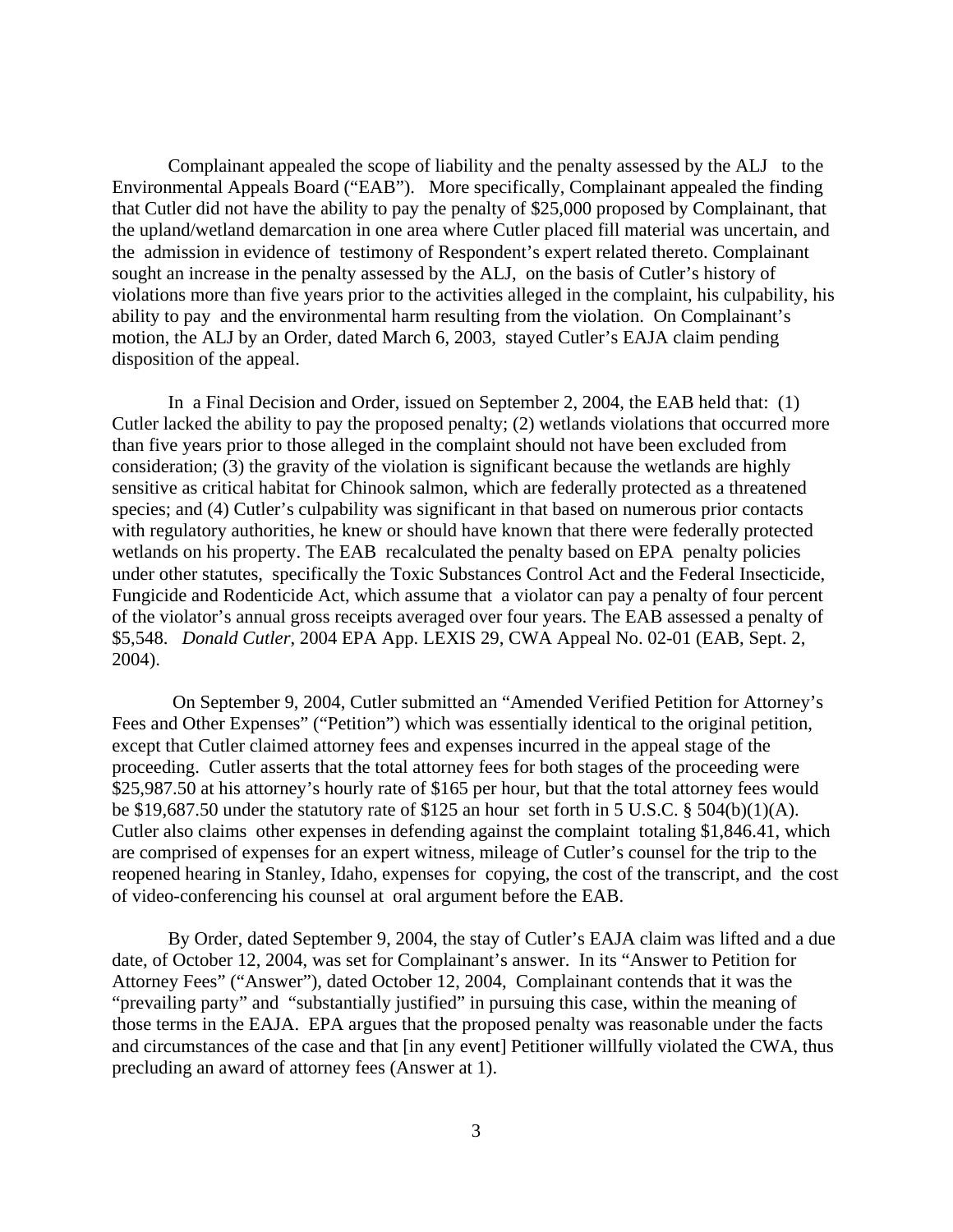# II. FINDINGS OF FACT

- 1. At all times relevant to the Complaint, Petitioner, Donald Cutler, and his wife, Sharon Cutler, owned approximately 2.554 acres of property located in Custer County, near Stanley, Idaho (Initial Decision, Finding of Fact 1; Joint Prehearing Stipulations) .
- 2. Prior to 1990, Mr. and Mrs. Cutler owned a larger parcel of land situated partly in Custer County and partly in Stanley, Idaho. Mr. Cutler used this property as home base for his excavation business. State Highway 21 is situated to the south of the property. A small perennial stream, Meadow Creek, flows in a northerly direction on the east side of the property, which in turn flows into Goat Creek, to the north of the Cutler property, a larger perennial stream that flows east into Valley Creek. Valley Creek flows into the Salmon River, which flows into the Snake River, which flows into the Columbia River, which in turn flows into the Pacific Ocean, approximately 900 miles away. These water bodies and adjacent wetlands on Cutler's property are "waters of the United States" within the meaning of Section 502 of the Act, 33 U.S.C. § 1362, and 40 C.F.R. § 122.2. (Initial Decision, Finding of Fact 5; Tr. 35).
- 3. In 1990, the Cutlers sold the southern portion of the property fronting on Highway 21, retaining only the 2.554 acres on the northern side along Goat Creek. They decided to construct a new home on the northeast corner of his property, near the area where Mr. Cutler parked his heavy equipment and stored sand, gravel, and other materials used in his excavation business. Initially, he accessed the property by means of a driveway off Highway 21, as he had done for many years. This ended shortly after his sale of the southern parcel, however, when the new owner denied Mr. Cutler permission to drive vehicles and equipment across his property. This left Cutler with no means of access to his remaining property (Tr. at 94, 462).
- 4. Mr. Gregory Martinez, office leader for the Boise regulatory office of the COE, in response to a report of un-permitted activity at the Cutler site, visited the Cutler property in December 1991. After obtaining permission from Mrs. Cutler, he walked the property and observed that a "new channel" had been excavated for Meadow Creek and that "fill" material had been placed in the east channel to block its flow.<sup>[1](#page-3-0)</sup> He noticed several other small fills had been placed in other graded lower sections of Meadow Creek and that a large steel culvert had been placed in the new channel with dirt fill placed on the west side and partially on the east side. Mr. Martinez again visited the Cutler site in April of 1992, and observed additional "side cast" material adjacent to the new channel in some areas (Initial Decision, Finding of Fact 4; Tr. 31; C's Exhibit 10).

<span id="page-3-0"></span><sup>1</sup> The term *fill material* means any "pollutant" which replaces any portion of the "waters of the United States" with dry land or which changes the bottom elevation of a water body for any purpose (40 C.F.R. § 232.3).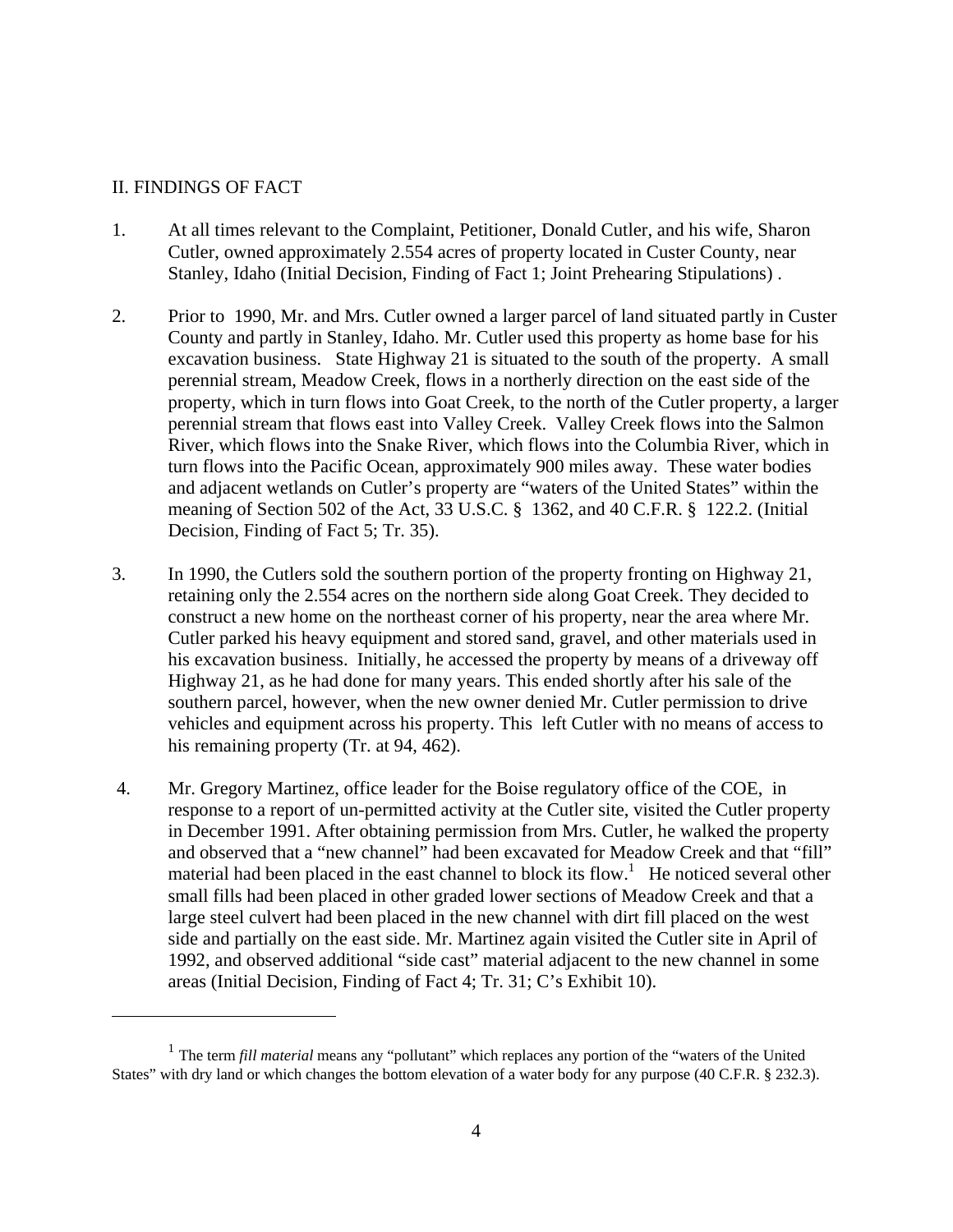- 5. Mr. Cutler testified that the culvert was being placed "straight across Meadow Creek"[apparently west of where the present bridge is located] in 1992 and then he got stopped by the Corps (Tr. 377-78). Although a 1984 aerial photo (C's Exhibit 1) does not appear to show a channel off of Meadow Creek north of Highway 21, Mr. Cutler denied excavating a "new channel" [ in that area], maintaining that he had merely cleaned out an old channel (Tr. 388-89). Under cross-examination, he acknowledged removing some dirt in addition to rubbish [from the channel] (Tr. 451-52).
- 6. Mr. Martinez clearly qualified as an expert in wetlands determinations having worked on thousands of permits and having made hundreds of such determinations (Tr. 26). Mr. Martinez delineated the areas of the property that were wetlands (Initial Decision, Finding of Fact 6, 7, 10).
- 7. A Notice of Violation (NOV) was issued to Mr. Cutler by the District Engineer on May 12, 1992. The Notice referred to the unauthorized placement of a 64-inch diameter by 30-foot long culvert and associated fill into Meadow Creek and adjacent wetlands and other miscellaneous fill placed into wetlands. The notice also referred to an on-site meeting with Mr. Martinez on April 24, 1992. Mr. Cutler was ordered to remove the culvert and associated fill material adjacent to and over the culvert and to remove all dredged material side cast into wetlands adjacent to Meadow Creek and within the crosschannels by May 31, 1992. (Initial Decision, Finding of Fact 9).
- 8. Mr. Cutler completed the restoration work in August of 1992 (Initial Decision, Findings of Fact 9, 12).
- 9. With the help of a consultant, Mr. Cutler applied for an after-the-fact permit to construct a bridge crossing driveway over Meadow Creek, to access his property, (Tr. 58-59; C's Exhibit 12).
- 10. In July of 1993, Mr. Cutler was granted an NPDES Section 404 permit by the District Engineer, authorizing the discharge of fill material and concrete into wetlands adjacent to Meadow Creek to construct an access road and bridge on described property said to be located in Stanley, Custer County, Idaho. The work is described as "Discharge approximately 300 cubic yards of fill material (road fill and riprap) and approximately 16 cubic yards of concrete (bridge abutments and center pier) into wetlands adjacent to Meadow Creek to construct an access road and bridge . . . . The project shall be constructed according to the enclosed plans and drawings." (Initial Decision, Findings of Fact 11, 12).
- 11. Petitioner had placed hay bales in the channel to control sediment, but had removed the bales after completing the bridge and driveway (Initial Decision, Finding of Fact 21; Tr. 378-380).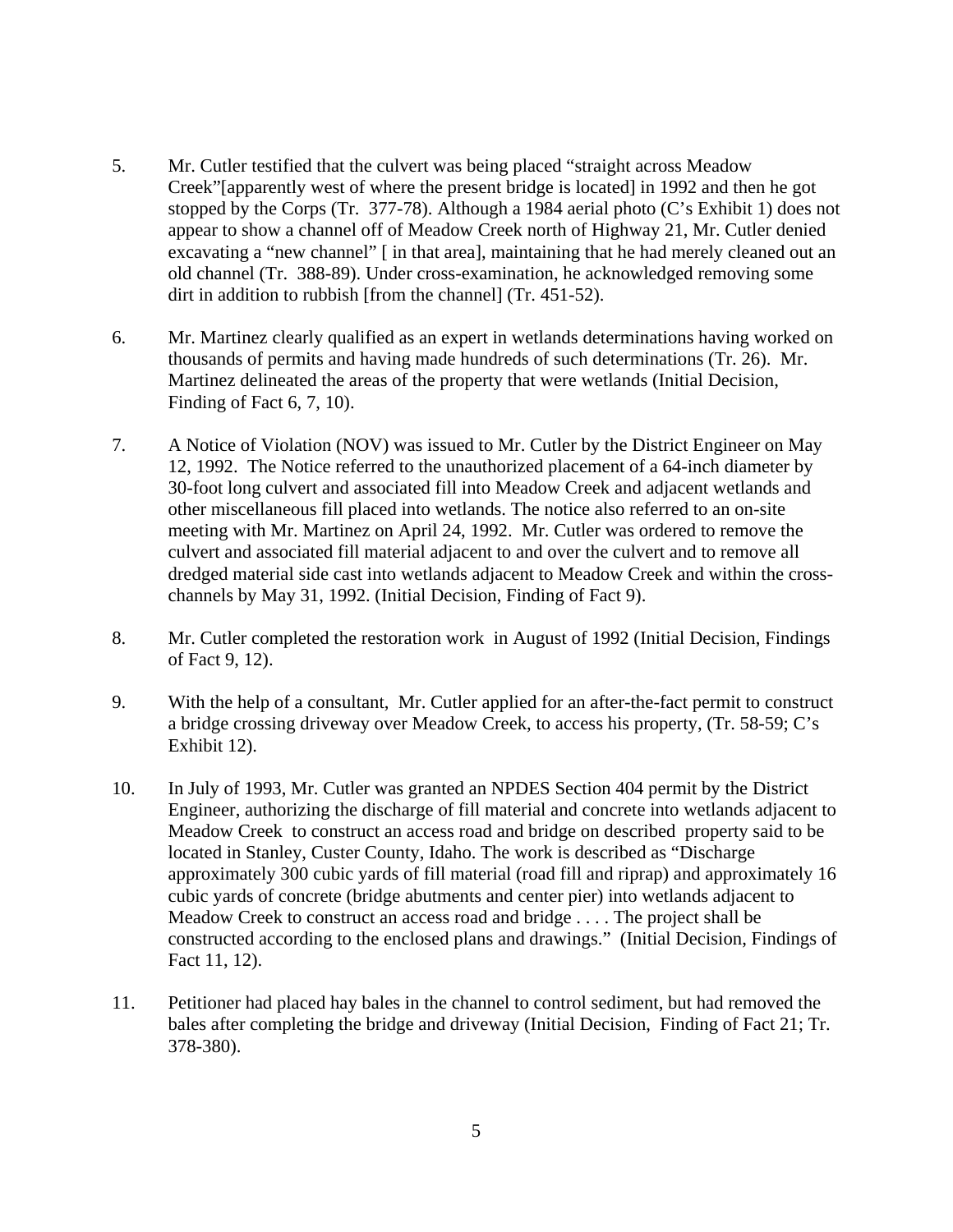- 12. The permit is ambiguous as to whether the placement of hay bales or silt fencing in the channel contemplated by Paragraph 11 of the permit was to be a temporary measure or permanent and it is not clear that Mr. Cutler violated the permit when he removed the bales (Initial Decision, Finding of Fact 21).
- 13. On September 29, 1993, the Corps issued a second NOV to Petitioner for violating the condition of the 404 permit requiring installation of sediment control devices, as required by Special Condition No 1 [11] and " as directed by Corps personnel." (emphasis added) (Initial Decision, Finding of Fact 20, 21; C's Exhibit 12). The permit was subsequently modified to permit substitution of filter fabric and rock riprap over the "exposed fill face" where erosion could occur (Initial Decision, Findings of Fact 14, 20; Tr. 95, 96, 101). The Notice of Violation was withdrawn (Initial Decision, Findings of Fact 20, 21; Tr.101, 380; C's Exhibit 12).
- 14. Mr. Flowers, a regulatory project manager for the Corps employed by the Walla Walla District, who has worked on over a thousand CWA § 404 permits and has made hundreds of wetland determinations and delineations (Initial Decision, Finding of Fact 14; Tr. 97), made a visit to the Cutler property in June 1994 and observed what appeared to be "new fill" in wetlands at the Cutler residence (C's Exhibit 4). His memo of the visit describes the new fill as on the upstream (south) side of the bridge abutment and occupying a triangular area approximately 30' to 40' on the wide end by 60' to 80' long. The memo states that Mr. Cutler was asked why he did not get a permit before filling in the area described as "adjacent to his house and the new bridge", and Mr. Cutler replied that he did not need a permit, since the western stream channel had been blocked and the area was now dry. He referred to the area filled as a "mosquito hole." The memo states that, when asked to remove the fill, Mr. Cutler refused, saying he was going to have a lawn there and nobody was going to make him remove the fill. The reference to a lawn indicates that Mr. Cutler was not referring to the triangular area adjacent to the bridge abutment, which is northeast of his house, but to an area immediately southeast of his residence (Initial Decision, Finding of Fact 15).
- 15. Mr. Flowers described four violations: the first violation as the driveway fill, excavation and side casting of the new channel adjacent to Meadow Creek; the second as not meeting permit conditions for erosion control on the eastern end and to the south of the bridge; the third as filling the triangular area upstream of the bridge abutment, referred to as a "mosquito pond"; and the fourth as filling an area between the Cutler residence and Meadow Creek upstream of the bridge (Initial Decision, Findings of Fact 15, 16; C's Exhibit 10-Flowers; Tr. 124-125).
- 16. On June 27, 1994, the Corps issued Mr. Cutler a Cease and Desist Order for filling in wetlands in a triangular area next to the western bridge abutment. The Order required him to cease and desist from work in waters of the United States and to remove, down to the original ground surface elevation, all fill that was discharged into the wetland and to dispose of it in an upland area by July 18, 1994. This order was sent to the Cutlers by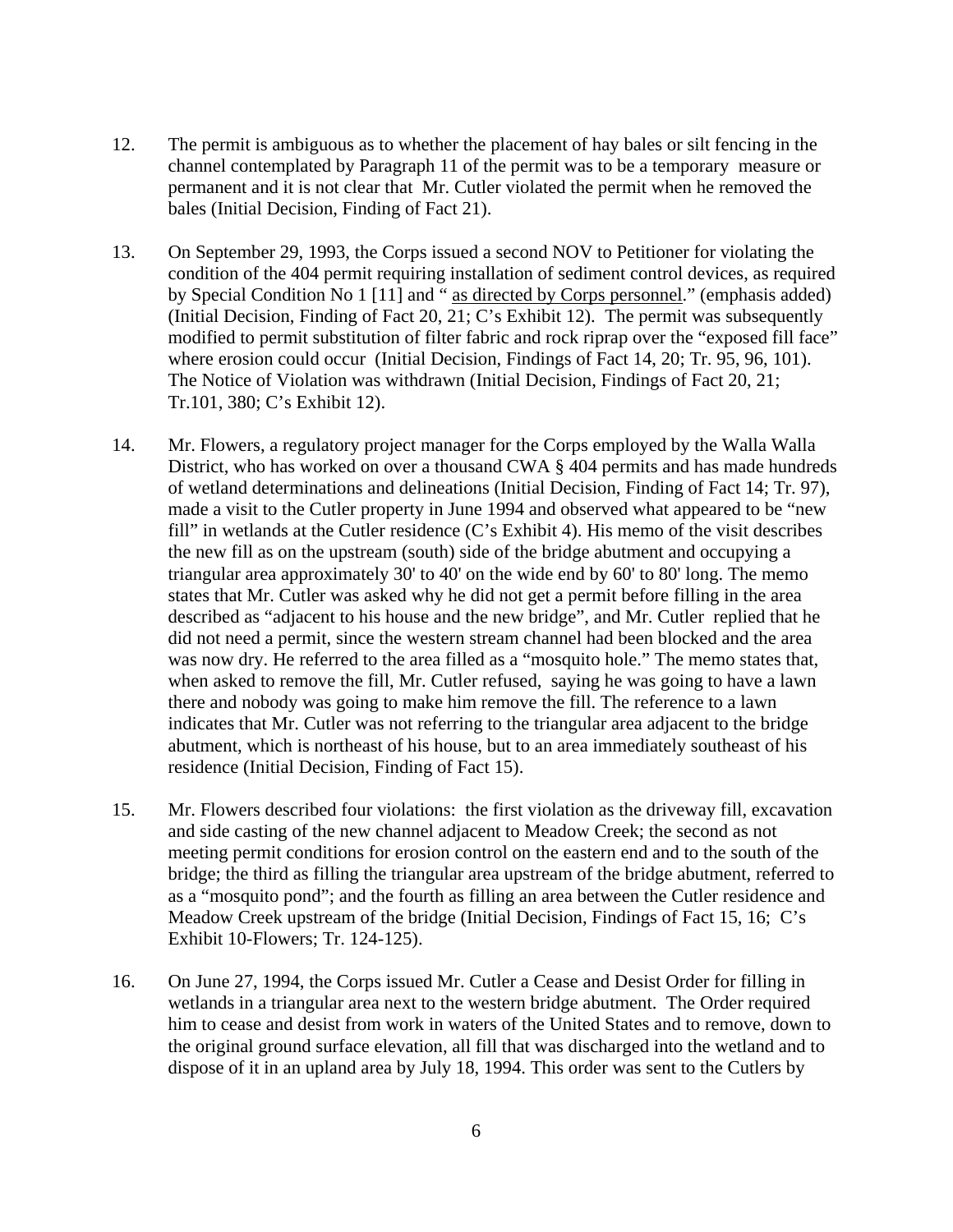certified mail, return receipt requested, but was returned as unclaimed.(Initial Decision, Finding of Fact 17).

- 17. Mr. Flowers and Mr. Martinez visited the Cutler residence on July 22, 1994, to determine if the fill had been removed (Initial Decision, Finding of Fact 18; Tr.106; C's Exhibit 6). Prior to leaving the area, Mr. Flowers took photographs showing what appears to be reddish soil and gravel fill immediately to the east and north of the Cutler residence, portions of Meadow Creek, riprap fill and surrounding vegetation. (Initial Decision, Finding of Fact 18).
- 18. The Corps requested the Custer County Sheriff to the serve the Cease and Desist Order on the Cutlers (Initial Decision, Finding of Fact 19; C's Exhibit 7), and the Order was served by the Sheriff on August 8, 1994 (Initial Decision, Finding of Fact 19; Field Investigation Report). The Order required removal of the unauthorized fill material by August 26, 1994. By a letter from the District Engineer, dated September 16, 1994, the Cutlers were reminded of the Cease and Desist Order and informed that an inspection from the road on September 1, 1994, revealed that the required removal of fill material had not yet been accomplished (Initial Decision, Finding of Fact 19; C's Exhibit 8). The Cutlers were informed that, if the material was not removed as required by the Cease and Desist Order, by October 1, 1994, the matter would be referred for legal action. Mr. Flowers inspected the Cutler site on September 7, 1994, and determined that the restoration requirements had been satisfactorily met (Initial Decision, Finding of Fact 19; Field Investigation Report; C's Exhibit 12). The Cutlers were so informed and that no further action would be taken by the Corps in a letter from the District Engineer, dated October 14, 1994 (Initial Decision, Finding of Fact 19; C's Exhibit 8).
- 19. On April 13, 1995, the District Engineer granted Mr. Cutler's request to modify the CWA Section 404 permit, by the discharge of fill material into approximately 0.009 acres of wetland immediately adjacent to the south side of the west abutment of their driveway bridge (Initial Decision, Finding of Fact 22; Mr. Cutler's Exhibit E). The area authorized to be filled was described by Mr. Flowers as a wetland adjacent to [Mr. Cutler's] home consisting of a low area which had become a pond and held water most of the year (C's Exhibit 12). The modification also authorized the discharge of fill material into 156 linear feet of open trench in wetlands on the west side of Meadow Creek, which is less than half of the size of the area Mr. Cutler had filled and then been ordered to remove. The "new fill" authorized by the permit modification is immediately adjacent to the south side of the west bridge abutment and is a triangular area measuring 19' by 39' (Finding of Fact 22; Tr. 142-143, 146; Mr. Cutler's Exhibits A, E).
- 20. On November 30, 1999, an employee of the National Oceanic and Atmospheric Administration, National Marine Fisheries Service (NMFS), witnessed the placement of fill material from a nearby stockpile into wetlands adjacent to the existing parking lot on Mr. Cutler's property by use of a dump truck and backhoe. The NMFS employee took photographs of the filling activities (Finding of Fact 23; C's Exhibit 11; Tr. 67-70, 116-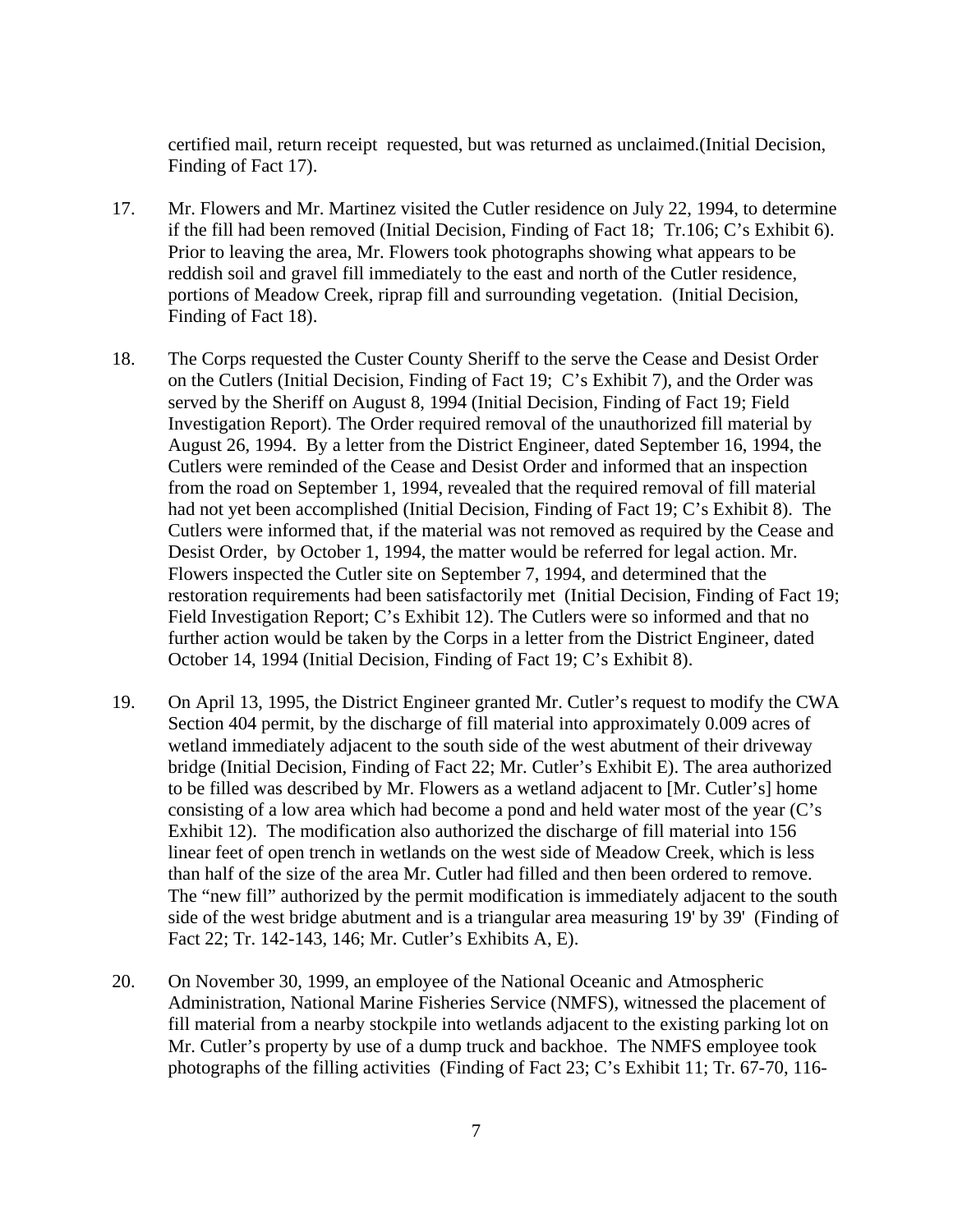117).

- 21. On January 7, 2000, Mr. Flowers, accompanied by Ms. Carla Fromm, an EPA environmental scientist, met with the Cutlers at their property in Stanley (Initial Decision, Finding of Fact 25; Tr. 117-18, 176-77; C's Exhibit 12,13). After obtaining Mr. Cutler's permission, they examined the area between the Cutler residence and the west channel, sometimes referred to as the abandoned channel, of Meadow Creek. The area was covered with 30" to 36" of snow and, after removing some snow, they dug through what Mr. Flowers referred to as fresh fill and found wetlands vegetation (Tr. 118). He described the vegetation as "undecomposed" which indicated new fill rather than old fill (see, C's Exhibit 10). Further describing the area, he testified that there was an obvious break in elevation from the flat wetland stream channel area, a step-up and then [another] fairly obvious change in elevation to the level of the Cutler residence (Tr. 118-19). He stated that we went to the edge of that change, starting at the bridge and moving upstream toward the highway, making periodic investigations of the fill, finding different colors of fill [soils] some red, some brownish, some darker, some cobble and some gravel. He testified that the soils indicated hydric, that is, wetland conditions, and that in all cases where he was able to dig through the fill, he found wetland vegetation, essentially sedges, underneath (Initial Decision, Finding of Fact 25).
- 22. A Conversation Record, dated January 7, 2000, indicates that only one hole was dug through the fill, that Mr. Cutler stated that he intended to have a lawn adjacent to his house and that he had placed fill over an old sewer line, but that he denied placing fill in wetlands. (Initial Decision, Finding of Fact 26; C's Exhibit 13).
- 23. On February 1, 2000, the Corps issued an NOV, Cease and Desist Order and Request for Information, identifying the alleged violation as discharge of dirt and rock fill material in wetlands adjacent to Meadow Creek, and ordering Mr. Cutler to stop filling wetlands around his residence without a permit (Initial Decision; Finding of Fact 28; C's Exhibit 14).
- 24. Mr. Cutler did not respond to the NOV, Cease and Desist Order, or Request for Information. (Initial Decision, Finding of Fact 28; Tr. 123-124).
- 25. A memorandum, dated July 26, 2000, summarizes a visit made to the Cutler site on July 7, 2000, by Ms. Carla Fromm and Greg Martinez (Initial Decision, Finding of Fact 29; C's Exhibit.15). The purpose of the visit was to ascertain the extent of fill placed in the wetlands by Mr. Cutler. After obtaining permission from Mr. Cutler, they took soil samples and measurements of the fill (*Id.*). They discussed their findings with the Cutlers and in doing so discovered what appeared to be "new fill" to the north and east of the Cutler residence, otherwise described as a driveway constructed on fill in wetlands up to the fence on the north property line. Mr. Martinez took two photos during this visit (Initial Decision, Finding of Fact 31; Tr. 181; C's Exhibit 15).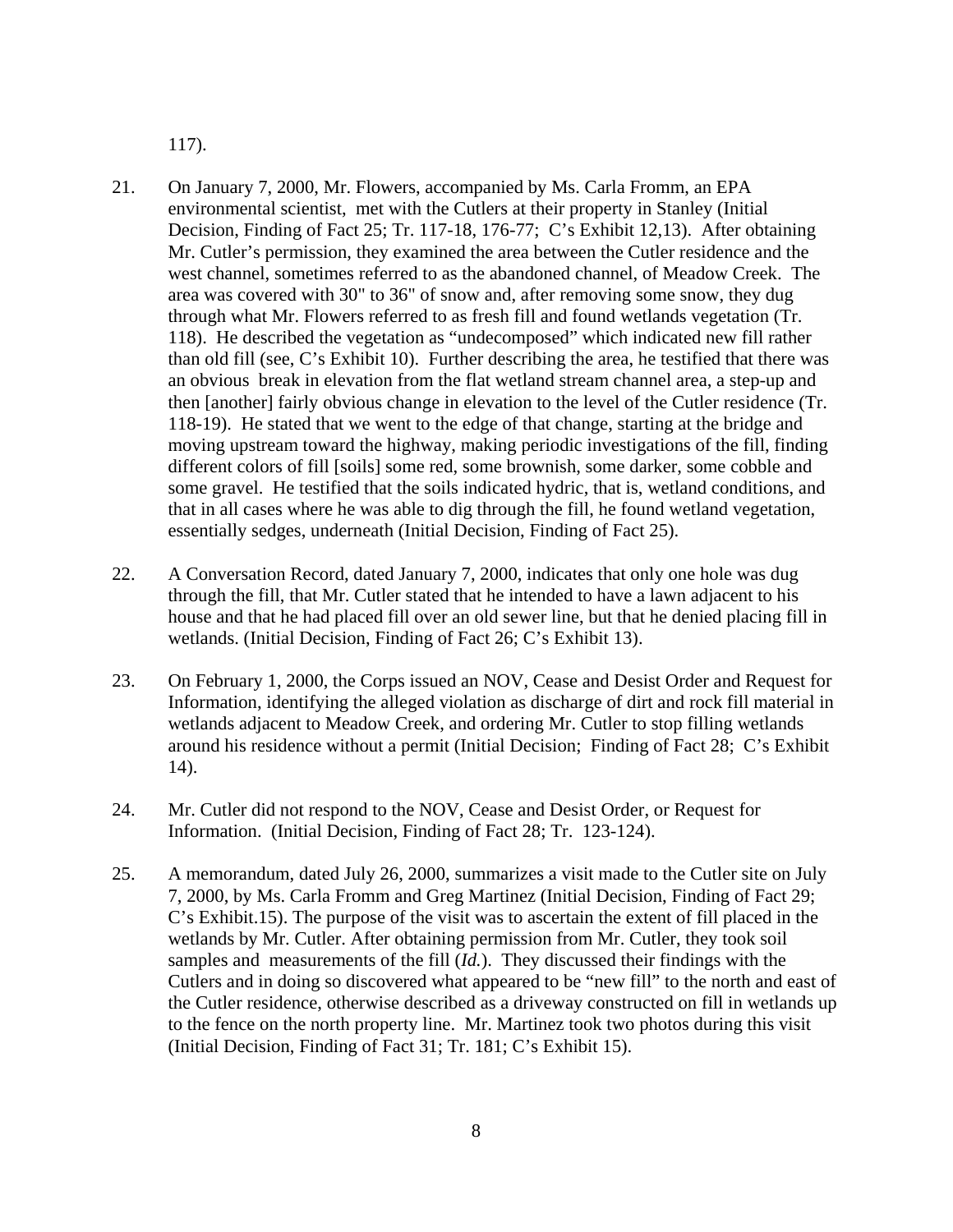- 26. EPA issued a Compliance Order to Mr. Cutler under date of August 15, 2000 (Initial Decision, Finding of Fact 32; R's Exhibit E). Among other things, the Compliance Order directed the removal of unauthorized fill from approximately 0.1 acres in accordance with an attached Restoration Plan and the completion of activities in the Restoration Plan in accordance with a schedule in the Compliance Order, requiring the removal of all unauthorized fill in the wetland up to the Cutler residence and along the ridge to the south of the residence. (*Id.*)
- 27. Pursuant to Section 301(a) of the CWA, any discharge of a pollutant to waters of the United States, except in accordance with the terms of a permit, is unlawful.
- 28. On August 24, 2000, Complainant issued the complaint which is the genesis of this proceeding, seeking a penalty of \$25,000. The complaint alleged that Petitioner unlawfully discharged dredged or fill material into approximately 0.1 acre of federally protected waters of the United States from at least 1995 to the date of the Complaint, without a permit under Section 404 of the CWA (Complaint ¶ 6, 15).
- 29. Petitioner answered the complaint, admitting the presence of wetlands on his property but denying that he had discharged dredged or fill material into wetlands, denying that areas shown on EPA's diagram attached to the Compliance Order were wetlands, and asserting that as to other alleged wetland areas, any fill placed was authorized by permits issued by the Corps. Petitioner denied any penalty was appropriate and denied ability to pay the proposed penalty. He asserted that he was answering the Compliance Order in the same manner as he was answering the complaint, and requested a hearing.
- 30. Ms. Fromm returned to the Cutler site on October 31, 2000, for the purpose of checking on Mr. Cutler's compliance with the Compliance Order (Initial Decision, Finding of Fact 40; Tr. 191). She took four pages of photos to demonstrate Mr. Cutler's progress in removing fill, annotating the photos in her handwriting (Initial Decision, Finding of Fact 40; Exhibit 16).
- 31. Mr. Cutler retained the services of American Water Resources Company to perform remedial [restoration] work on the property (Initial Decision, Finding of Fact 43; Joint Prehearing Stipulations). Mr. Bruce Lium of American Water Resources Company, referring to a meeting with the Cutlers at the site on November 7, 2000, prepared notes which he described as a Restoration Plan he prepared for Mr. Cutler on November 7, 2000 (R's Exhibit C). His testimony and the notes recite the removal of fill from the wetlands as discussed with Carla Fromm and Robert Flowers during the last on-site meeting on October 31, 2000, at which time Ms. Fromm took the photos in Exhibit 16 (Initial Decision, Finding of Fact 43). The testimony and evidence presented at the hearing did not clearly indicate the demarcation between uplands and wetlands on the north side of the property. (Initial Decision, Findings of Fact 44-66).
- 32. An oral evidentiary hearing was held in Boise, Idaho on March 20 and 21, 2001.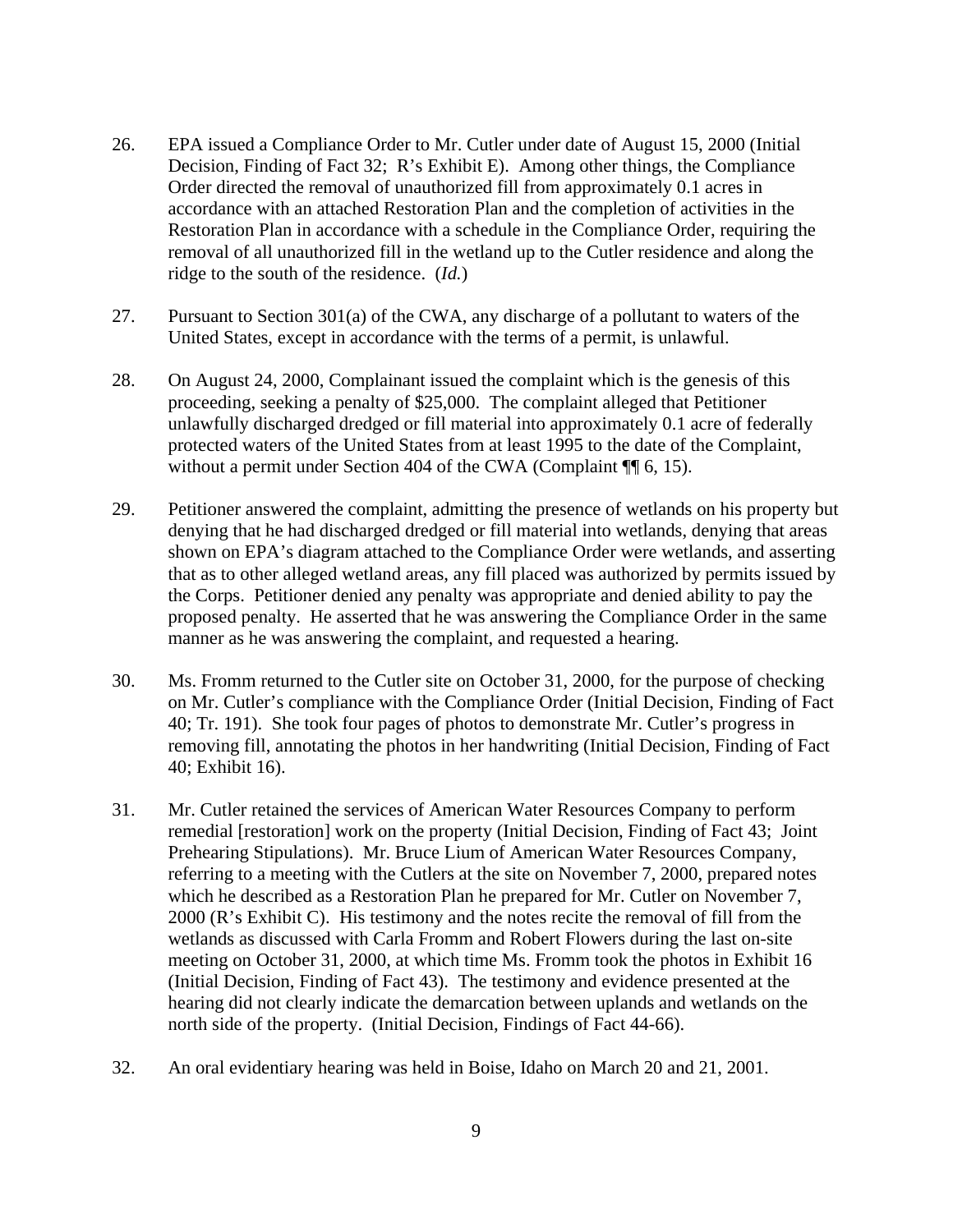- 33. At the hearing, EPA was granted leave to amend the Complaint to conform to the evidence presented at the hearing as to the area unlawfully filled by Petitioner being 0.3 to 0.5 acre of federally protected wetlands which are adjacent to Meadow and Goat Creeks (Tr. 221-223).
- 34. Complainant's motion to reopen the hearing, supported by Petitioner, was granted and on October 11, 2001, a reopened hearing, which included a site visit, was held in Stanley, Idaho. Testimony and evidence were presented as to the alleged failure of Petitioner to complete wetland restoration work required by the August 15, 2000 Compliance Order. Additionally, Cutler's consultant, Mr. Bruce Lium of American Water Resources Company, who did not appear at the initial hearing, testified, inter alia, to his understanding that, at a meeting at the site with Carla Fromm (EPA), Robert Flowers (COE), Mr. Cutler and himself on October 31,2000, it was agreed that fill along the Cutler's north property line would be pulled back four-to-six feet from the fence (Initial Decision, note 19 and accompanying text). Mr. Lium was of the belief that Mr. Cutler had removed the fill in that area (Finding of Fact 65). Mr. Lium's notes, which are basically a Restoration Plan prepared for Mr. Cutler, and a copy of the drawing attached to the Compliance Order annotated by Mr. Lium were admitted into evidence.
- 35. According to a letter from the Regional Administrator, National Oceanic and Atmospheric Administration (NMFS), dated December 23, 1999, Valley Creek is designated as critical habitat for Snake River spring/summer Chinook salmon, and proposed critical habitat for Snake River steelhead, both of which species are listed as threatened under the Endangered Species Act. Additionally, the letter recites that Valley Creek provides important spawning and rearing habitat for Snake River steelhead and spring/summer Chinook salmon and that Snake River spring/summer Chinook salmon and steelhead juveniles rear in Valley Creek adjacent to and downstream of the subject action (C's Exhibit 11).
- 36. Mr. Cutler testified that, although he had lived in that vicinity since 1973, he had never seen a fish in Meadow Creek. While it is not clear whether he had personally seen salmon in Valley Creek or merely been informed of their existence, he acknowledged that salmon appeared in Valley Creek about every year (Tr. 400-01, 458-59).
- 37. In an Initial Decision in this matter, dated December 31, 2002, the ALJ concluded that Petitioner was liable for discharging dredged or fill material into waters of the United States without a permit under Section 404 of the CWA. Because of general EPA policy precluding the use of violations occurring more than five years prior to the instant violation for penalty enhancement purposes, violations which were discovered and resolved by removal of unauthorized fill more than five years prior to the issuance of the complaint were held not to be for consideration in determining Mr. Cutler's "prior history of violations." Because the demarcation of upland and wetland was uncertain on the north side of the Cutler property (s*ee*, Initial Decision, Findings of Fact 44-66), it was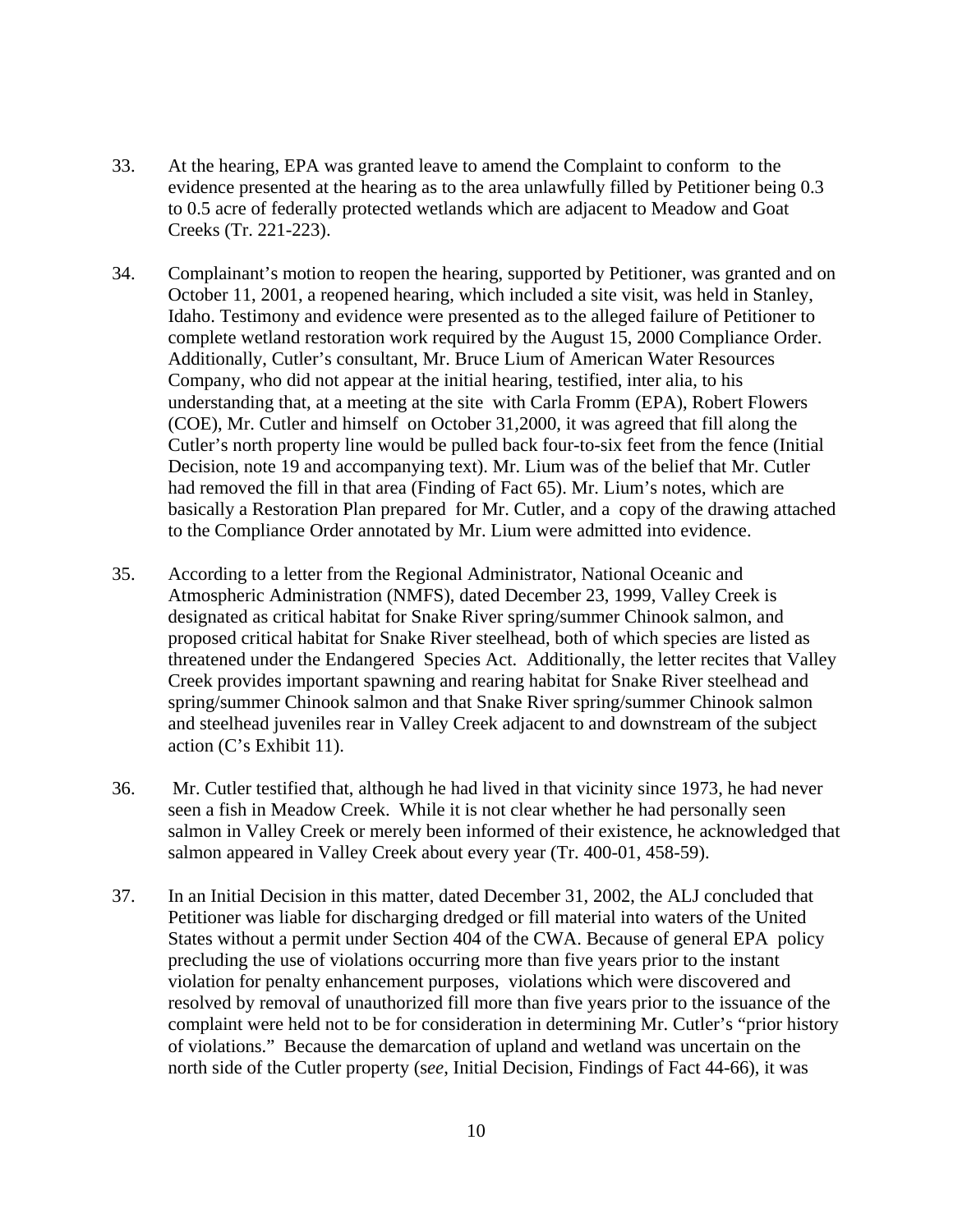held that Complainant had failed to prove that all fill placed in that area by Mr. Cutler was in violation of the Act It was also concluded that Complainant exaggerated the gravity and extent of the violation , and that Mr. Cutler had mitigated his culpability and the seriousness of the violation by removal of unauthorized fill and restoration of wetland areas in accordance with EPA's directions. The ALJ found that Petitioner lacked the ability to pay the proposed penalty and assessed Mr. Cutler a penalty of \$1,250 or 5% of the amount proposed by Complainant.

- 38. At the time of the initial hearing in March 2001, Mr. Cutler was 69 years of age, and had been the sole proprietor of an excavation contracting business for over 30 years, using heavy equipment to move sand, gravel, rock and other materials (Final Decision, slip op. at 6, Initial Decision, Finding of Fact 73; Joint Prehearing Stipulations). Because of weather conditions, the construction season is limited to approximately six months of the year in the Stanley, Idaho area. Mr. Cutler normally plows snow with his equipment and maintains or is employed at a snowmobile repair shop in Stanley in the wintertime. This, however, did not happen during the winter 2000-01, because there was no snow to plow or snowmobiles coming through the area ((Final Decision, slip op. at  $6<sup>2</sup>$  $6<sup>2</sup>$  $6<sup>2</sup>$  Initial Decision, Finding of Fact 73; Tr. 415, 462-63).
- 39. EPA supported its contention that Mr. Cutler had the ability to pay the proposed penalty with the following testimony and evidence. Ms. Beatrice Carpenter, a financial analyst for EPA, authored a report, dated March 2, 2001, concerning Mr. Cutler's ability to pay the \$25,000 proposed penalty (C's Exhibit 25). She reviewed Mr. Cutler's tax returns, publicly available property records, deeds, court records, and other information supplied by Mr. Cutler. She considered equity in property owned by Mr. Cutler, namely the residence in Stanley and Custer County, worth approximately \$150,000, and \$50,000 equity in a property valued at approximately \$200,000 in Bellevue, Idaho. She also considered cash flows from Mr. Cutler's business, interest income, stock dividend income, and mortgages and loans obtained by Mr. Cutler. She concluded from this analysis that Mr. Cutler would be able to pay the penalty by current business earnings, obtaining a loan, withdrawal of savings, sale of assets, payment of income over a couple of years, or some combination of these sources (Final Decision at 18; Initial Decision, Finding of Fact 79; C's Exhibit 25). Because Mr. Cutler had borrowed over \$250,000 in the past year, which, according to Ms. Carpenter, he could not have done without substantial assurance of repayment, she concluded that he could borrow the money to pay the penalty (Final Decision at 18; Initial Decision, Finding of Fact 80).
- 40. In his testimony at the hearing, Mr. Cutler provided the following information relevant to his ability to pay the proposed penalty. He testified that he had no savings accounts, and no formal retirement plans or accounts other than Social Security, and the possibility of selling his business (Final Decision at 18; Initial Decision, Finding of Fact 76). The

<span id="page-10-0"></span><sup>&</sup>lt;sup>2</sup> Citations to EAB's Final Decision in this matter hereinafter refer to the slip opinion.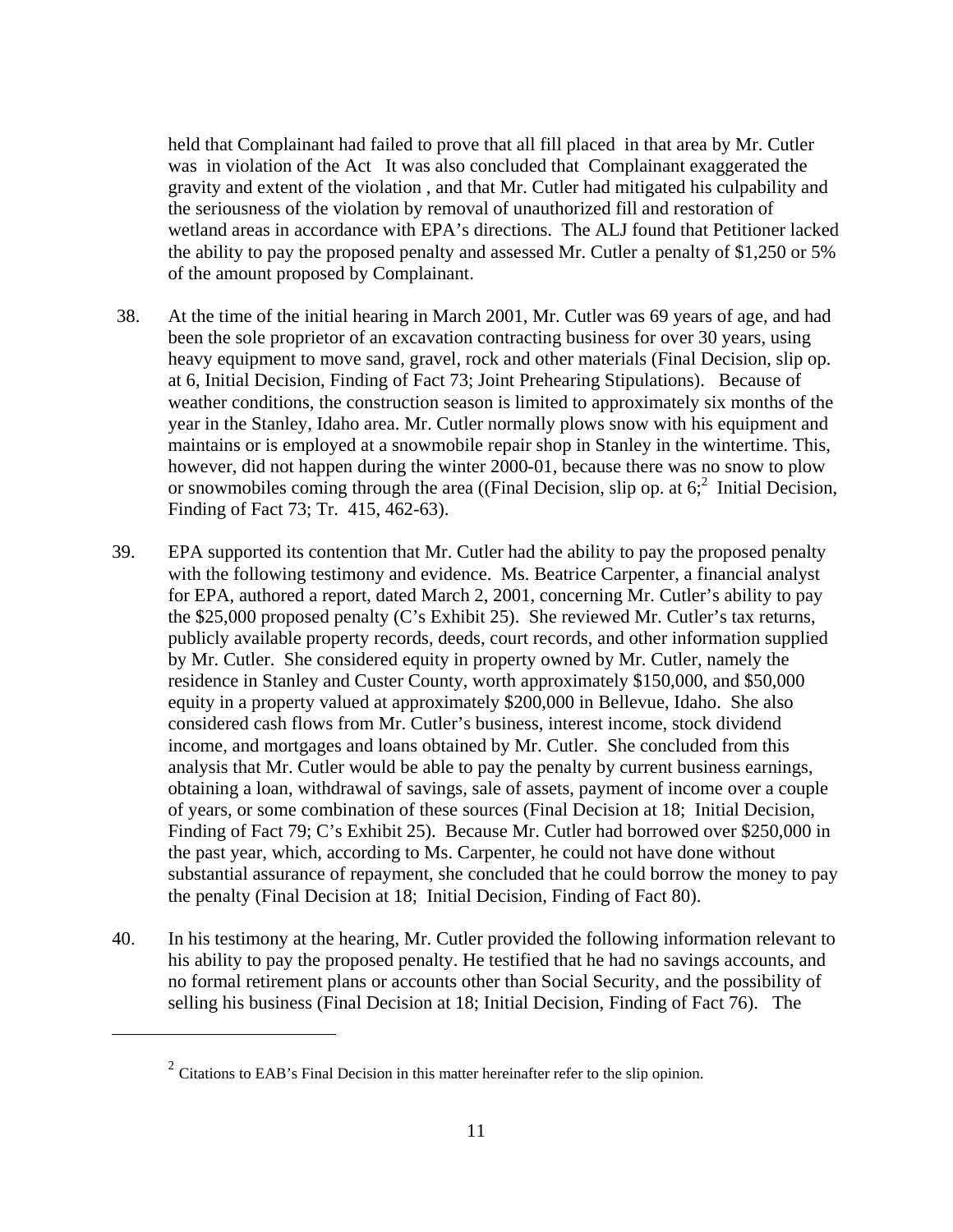<span id="page-11-0"></span>combined balances of his two checking accounts as of the date of the initial hearing was less than \$1,000 (Final Decision at 19; Initial Decision, Finding of Fact 76; Tr. 350-51). He testified that in 1999 he took out a loan to purchase a new loader (backhoe), because the old one rolled off a hillside and was totaled, and he could not operate his business without one (Final Decision at 19; Initial Decision, Finding of Fact 76; Tr. 355, 361). Payments on this loan were \$1,864 a month and he owed 67 payments for a total of \$124,888. He had also purchased another piece of earth moving equipment (Cat "skidsteer") for which the balance due at the time of the hearing was \$6,812 and upon which the payments were \$524 a month He had an outstanding mortgage of \$150,000 on the Belleview, Idaho property for which the payments were \$1,411.92 a month.

- 41. Mr. Cutler had sold two trailers, the proceeds of which were spent over the winter in making payments on the loans (Final Decision at 19; Initial Decision, Finding of Fact 77) Asked whether there was any other equipment he could sell, he replied in the negative except for possibly one truck which he estimated was worth \$15,000. He testified he could not afford to license this truck because the State of Idaho had raised the fees so high. (Final Decision at 19-20; Initial Decision, Finding of Fact 77; Tr. 362-64).
- 42. As to the \$5,700 interest and dividends showing on the 2000 tax return, Mr. Cutler testified that his wife received over \$27,000 as her share of the estate of her mother, which was put into the business (Final Decision at 20; Initial Decision, Finding of Fact 81; Tr. 368-369).
- 43. Mr. Cutler testified that he did not have the money to pay the penalty of \$25,000 demanded by Complainant and that he could not pay the penalty and continue in business (Initial Decision, Finding of Fact 79; Tr. 374).
- 44. The testimony and evidence admitted into the record show that Mr. Cutler's income is modest at best (Final Decision at 25-26; Initial Decision, Finding of Fact 79). The tax returns revealed that Mr. Cutler could not make substantial payments on a penalty and have any money left to operate his business or for personal living expenses, including health insurance (Final Decision at 26; Initial Decision, Finding of Fact 79).
- 45. On February 28, 2003, Complainant filed an appeal of the Initial Decision, contesting both the scope of liability and the amount of the penalty assessed. Complainant appealed the ALJ's decision to allow Mr. Bruce Lium's testimony as to the upland/wetland demarcation along the Cutler's northern property line adjacent to Goat Creek, contending that he was not qualified to render such opinions. As to the penalty, EPA appealed on four separate grounds: that Mr. Cutler has the ability to pay the \$ 25,000 proposed penalty,<sup>[3](#page-11-0)</sup> that the penalty should be increased based on evidence of Mr. Cutler's prior

 $3$  The precise language in the Notice of Appeal on this issue follows: 2. Whether the Presiding Officer erred in holding that Respondent had no ability to pay the proposed penalty where respondent's annual gross income is \$140,000 and he owns two homes with a \$200,000 equity and a business worth at least \$340,000. The Notice of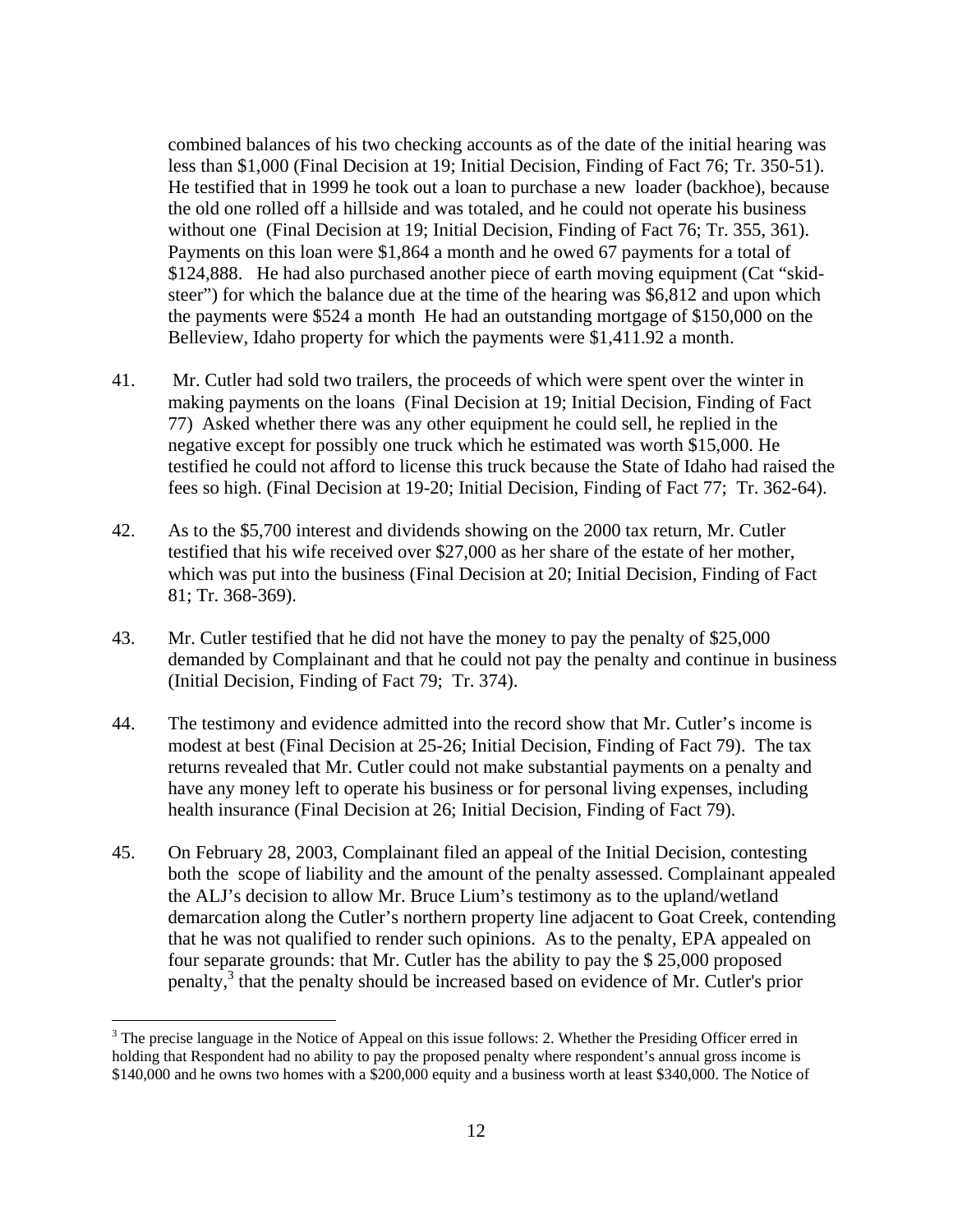wetlands violations more than five years prior to the fill activities which are the subject of this case, that Meadow Creek is critical habitat for endangered salmon, and the magnitude of Mr. Cutler's culpability. Petitioner filed a reply to the appeal on March 24, 2003, countering these various arguments. The EAB subsequently heard oral argument in the case on January 22, 2004.

- 46. In a Final Order and Decision, issued September 2, 2004, the EAB affirmed the ALJ's determination that EPA failed to establish by a preponderance of the evidence that Mr. Cutler had the ability to pay the proposed penalty of \$ 25,000 (Final Decision at 25). The EAB concluded that Complainant had presented a prima facie case of Mr. Cutler's ability to pay [the proposed penalty] through Ms. Carpenter's analysis and testimony, but that Mr. Cutler successfully rebutted that evidence with his own credible testimony which EPA's cross examination failed to diminish (*id*.). In order to buttress its contention that its position was "substantially justified", Complainant alleges that it dropped the request for a penalty of \$25,000 from the inception of the appeal and that it did not request that the penalty be increased to any specific figure (Answer at 11, 15, 16). It is noted, however, that to support this contention, Complainant contents itself with the request in its Appellate Brief that the ".. penalty be increased from the \$1,250 assessed" and to counsel's statement before the EAB that the Region would accept a penalty less than that proposed in the complaint (id. at 15). In fact, Complainant's Appellate Brief is replete with arguments that the ALJ abused his discretion and committed an error of law in holding that Respondent lacks the ability to pay the proposed penalty, that Respondent is not penurious and is capable of paying the proposed \$25,000 penalty, that it is not reasonable for the ALJ to conclude that Respondent cannot afford to pay \$25,000 penalty, and that Respondent did not meet his burden of showing that his income and assets were insufficient to pay the proposed penalty (Complainants Appellate Brief at 2, 23, 25, 26). While the EAB observed in passing that [EPA] seeks an increase in the \$1,250 penalty (id. at 12) the EAB essentially treated the appeal on this issue as to whether Petitioner had the ability to pay a \$25,000 penalty.
- 47. To calculate the penalty, the EAB referred to Agency policy from two other statutory contexts, specifically, "Guidelines for the Assessment of Civil Penalties Under the Toxic Substances Control Act", 45 Fed. Reg. 59770, 59775 (September 10, 1980), and "Enforcement Response Policy for the Federal Insecticide and Rodenticide Act" (July 2. 1990), providing that in circumstances in which the extent of a violator's inability to pay is not altogether clear, it is appropriate to assume that an entity can, at a minimum, afford to pay a penalty equivalent to four percent of gross receipts averaged over four years. Omitting gross receipts for 1999, the year of the sale of his business to his children as aberrational, the EAB determined that Petitioner's gross receipts for three years, 1997, 1998, and 2000 averaged \$138,701 and that four percent of this figure equaled \$5,548, which was the penalty assessed for Cutler's wetlands violations. Because the amount of

Appeal also stated: "The Region will request that the Presiding Officer's assessment of a \$1,250 penalty be reversed."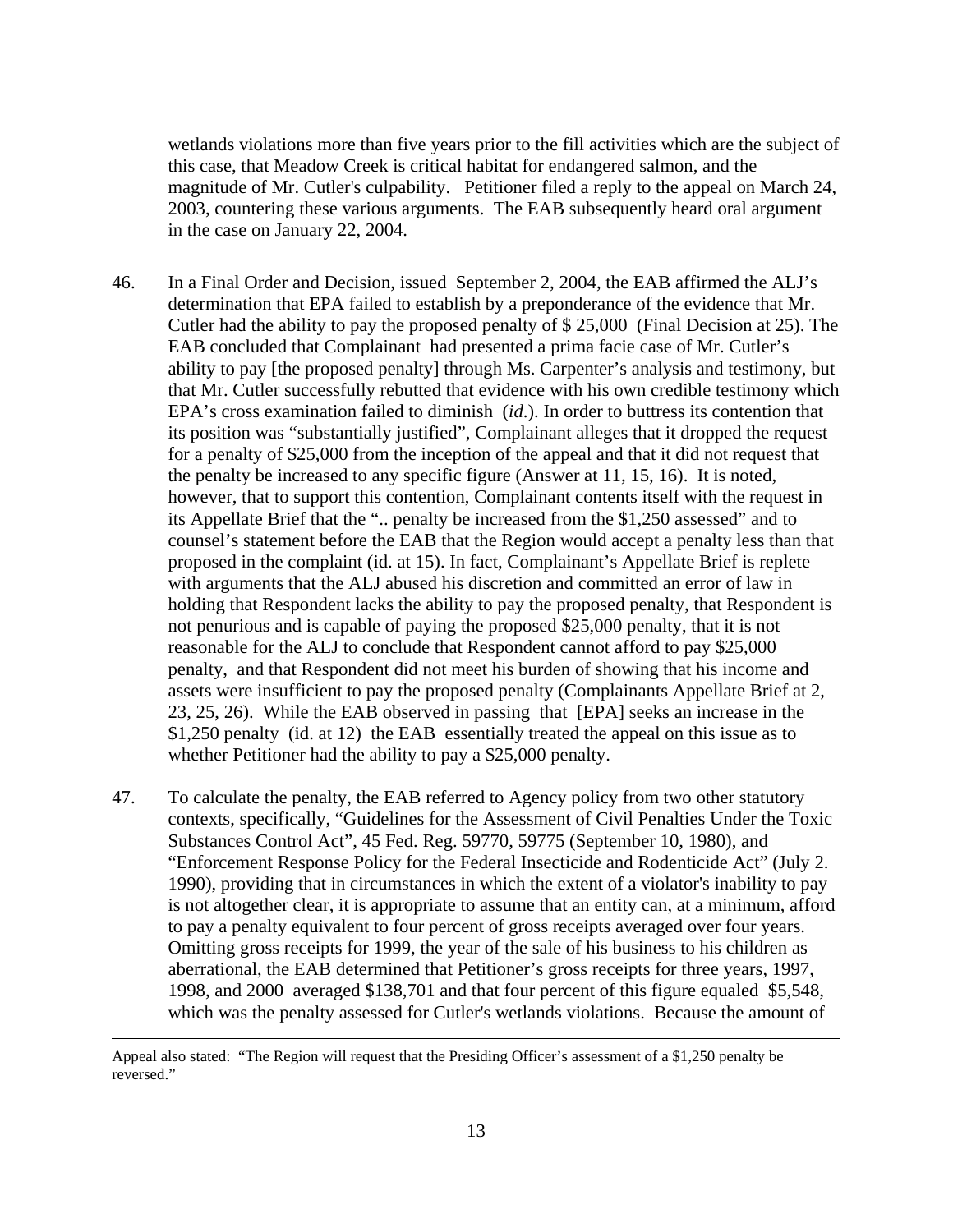the penalty was limited by Mr. Cutler's ability to pay, the EAB declined to address EPA's appeal as to the extent of wetlands filled by Mr. Cutler, as that issue could only operate to increase the amount of the penalty.

- 48. The EAB held that a preponderance of evidence in the record indicates that Meadow, Goat, and Valley Creeks are critical habitat for Snake River spring/summer Chinook salmon, a threatened species, and concluded that the sensitivity of the environment affected by Mr. Cutler's unlawful fill, and therefore the gravity of the violations, is extremely high (Final Decision at 42-43).
- 49. By an Amended Verified Petition filed on September 9, 2004, Petitioner applied for reimbursement of fees and costs totaling \$27,833.91 under the Equal Access to Justice Act, 5 U.S.C. § 504. The Petition alleged, inter alia, that Mr. Cutler was the prevailing party as evidenced by EPA's demand of a proposed penalty of \$25,000 and unwillingness to accept anything less. The Petition further alleged that the position of EPA was not substantially justified, as evidenced by the decision assessing a penalty at 22 percent of what EPA proposed. The Petition (at 2) stated that "All of the controversies placed for decision before the Administrative Law Judge were related to the amount of the penalty and the Respondent's ability to pay" and was the "primary issue on appeal."
- 50. Explaining sums claimed, the Petition asserted that Petitioner's counsel billed at \$ 165 an hour, which is reasonable in the State of Idaho for the nature of the work, and that the total attorney fees charged for the case were \$25,987.50. The Petition also stated that attorney fees at the statutory rate in 5 U.S.C. § 504(b)(1) of \$125 per hour would total \$19,687.
- 51. In addition to attorney fees, Petitioner applied for reimbursement of costs totaling \$1,846.41. These costs are comprised of: \$453.30 incurred for Petitioner's expert witness, \$91.00 for mileage of Petitioner's counsel to the reopened hearing, \$18.30 for copies from EPA, \$38.76 for other copying, \$8870.30 for the transcript, and \$357.75 for videoconferencing Petitioner's counsel at the oral argument before the EAB.
- 52. Complainant filed an Answer to Petitioner's EAJA Application under date of October 12, 2004, asserting that the Petition should be denied because: 1) Petitioner has failed to show that he is a "prevailing party" within the meaning of the EAJA; 2) Petitioner willfully violated the CWA; 3) the proposed penalty was reasonable under the facts and circumstances of the case; and 4) fees and costs claimed are not allowable.

# III. CONCLUSIONS

1. Petitioner was the "prevailing party" within the meaning of the Equal Access to Justice Act (5 U.S.C.  $\S$  504(a)(1)) as to the issue of his ability to pay the proposed penalty in this administrative proceeding.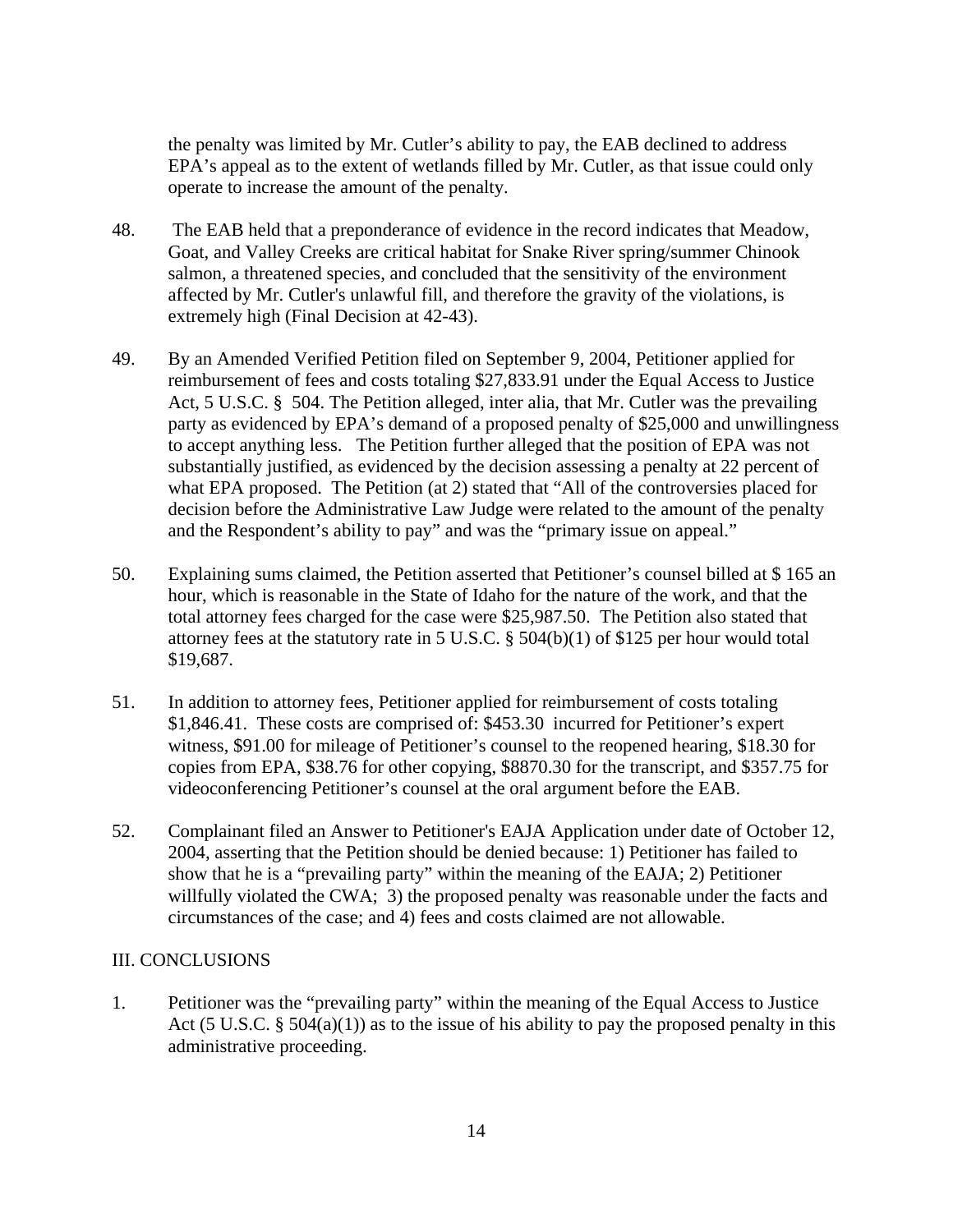- 2. Although Complainant's position as to Petitioner's ability to pay the proposed penalty was "substantially justified" within the meaning of the Equal Access to Justice Act (5 U.S.C. §  $504(a)(1)$  through the close of the hearing, it ceased to be so thereafter, i.e., in the appeal phase of the proceeding.
- 3. Petitioner, however, is not entitled to an award of attorney's fees and expenses incurred in the appeal phase of the proceeding under  $\S$  504(a)(1) because, although the EAB stopped short of finding that Petitioner's violation of the CWA was willful, the EAB determined that because he was aware that there were wetlands on his property, he was culpable in proceeding to place fill on his property without a determination from relevant officials or consultation with an expert as to whether the area filled was wetlands. This is a "special circumstance making an award unjust" within the meaning of EAJA  $\S$  504(a)(1).
- 4. While it appears that the proposed penalty is both substantially in excess of the penalty assessed by the Environmental Appeals Board and unreasonable when compared with such decision under the facts and circumstances of the case, within the meaning of EAJA § 504(a)(4), it is unnecessary to reach that conclusion, because, as previously noted, the EAB's finding that Mr. Cutler was culpable in placing the fill at issue is a special circumstance making an award unjust under  $\S 504(a)(4)$ , no less than under  $\S 501(a)(1)$ .
- 5. It is recommended that Petitioner's claim under the Equal Access to Justice Act be denied.

## IV. DISCUSSION

 In his request for attorney fees and other expenses, Petitioner cites Sections 504(a)(1) and (a)(4) of the EAJA, which provide:

- (a)(1) An agency that conducts an adversary adjudication shall award, to a *prevailing party* other than the United States, fees and other expenses incurred by that party in connection with that proceeding unless the adjudicative officer of the agency finds that the position of the agency was *substantially justified* or that special circumstances make an award unjust. Whether or not the position of the agency was substantially justified shall be determined on the basis of the administrative record, as a whole, which is made in the adversary adjudication for which fees and other expenses are sought. \* \* \* \*
- (a)(4) If, in an adversary adjudication arising from an agency action to enforce a party's compliance with a statutory or regulatory requirement, the demand by the agency is substantially in excess of the decision of the adjudicative officer and is unreasonable when compared with such decision, under the facts and circumstances of the case, the adjudicative officer shall award to the party the fees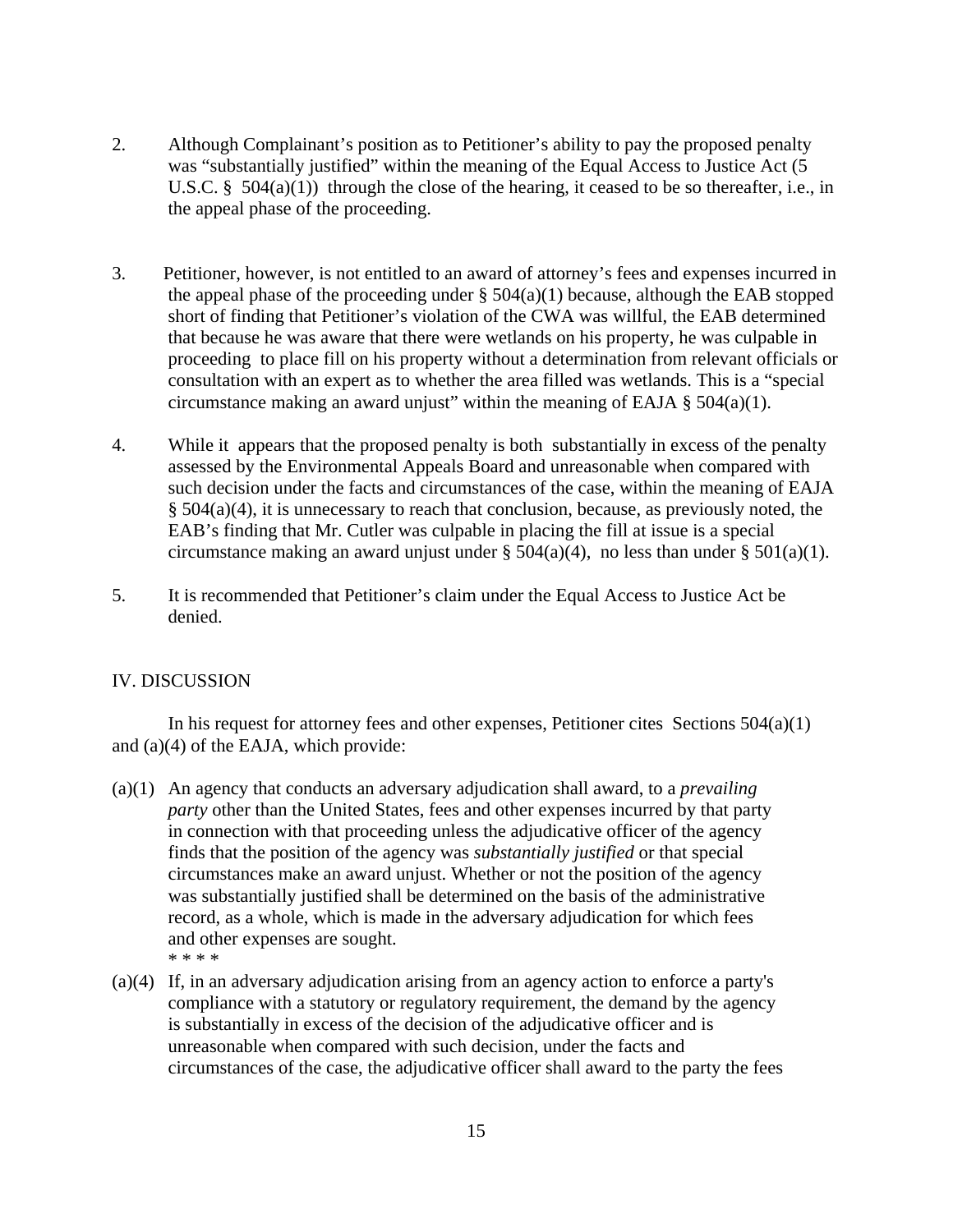and other expenses related to defending against the excessive demand, unless the party has committed a willful violation of law or otherwise acted in bad faith, or special circumstances make an award unjust. Fees and expenses awarded under this paragraph shall be paid only as a consequence of appropriations provided in advance.

## 5 U.S.C. §§ 504(a)(1) and (a)(4)(emphasis added).

Petitioner also cites to Section 504(b)(1)(A) and (B), which define "fees and expenses" and "party" in pertinent part as follows:

- (1) For the purposes of this section--
- (A) "fees and other expenses" includes the reasonable expenses of expert witnesses, the reasonable cost of any study, analysis, engineering report, test, or project which is found by the agency to be necessary for the preparation of the party's case, and reasonable attorney or agent fees (The amount of fees awarded under this section shall be based upon prevailing market rates for the kind and quality of the services furnished, except that (i) no expert witness shall be compensated at a rate in excess of the highest rate of compensation for expert witnesses paid by the agency involved, and (ii) attorney or agent fees shall not be awarded in excess of \$ 125 per hour unless the agency determines by regulation that an increase in the cost of living or a special factor, such as the limited availability of qualified attorneys or agents for the proceedings involved, justifies a higher fee.);
	- (B) "party" means a party, as defined in section 551(3) of this title [5 USCS § 551(3)], who is (i) an individual whose net worth did not exceed \$ 2,000,000 at the time the adversary adjudication was initiated . . . .

The EPA promulgated implementing regulations, at [4](#page-15-0)0 C.F.R. part 17 subpart  $A$ .<sup>4</sup> Section 17.5(b) of that subpart narrows the scope of the term "party" to an "individual with a net worth of not more than \$1 million."

### *Procedural Defect*

 $\overline{a}$ 

In its Answer, Complainant argues that the petition for attorney fees is deficient because

<span id="page-15-0"></span><sup>&</sup>lt;sup>4</sup> Proceedings for the assessment of Class II administrative penalties under Clean Water Act § 309(g) for violations of the CWA are not included in the list of proceedings covered by the EAJA in 40 C.F.R. § 17.3. However, 40 C.F.R. Section 17.3 provides that the rules apply to "adversary adjudications" which "include" the listed proceedings; the term "include" and the context indicates that list is not exclusive. Class II CWA proceedings are clearly made subject to the Administrative Procedure Act by CWA Section  $309(g)(2)(B)$  and are thus "adversary adjudications" within the meaning of the EAJA. *See*, e.g., *Bricks, Inc*., EAJA App. No. 04-02, 2004 EPA App. LEXIS 52 (EAB, Dec. 21, 2004, aff'd, No. 05-1125, 2005 U.S. App Lexis 22728 ( $7^{\text{th}}$  Cir., Oct. 21, 2005); *Agronics, Inc.,* EPA Docket No. CWA-06-99-1631, 2004 EPA ALJ LEXIS 16, n. 18 (ALJ, June 3, 2004).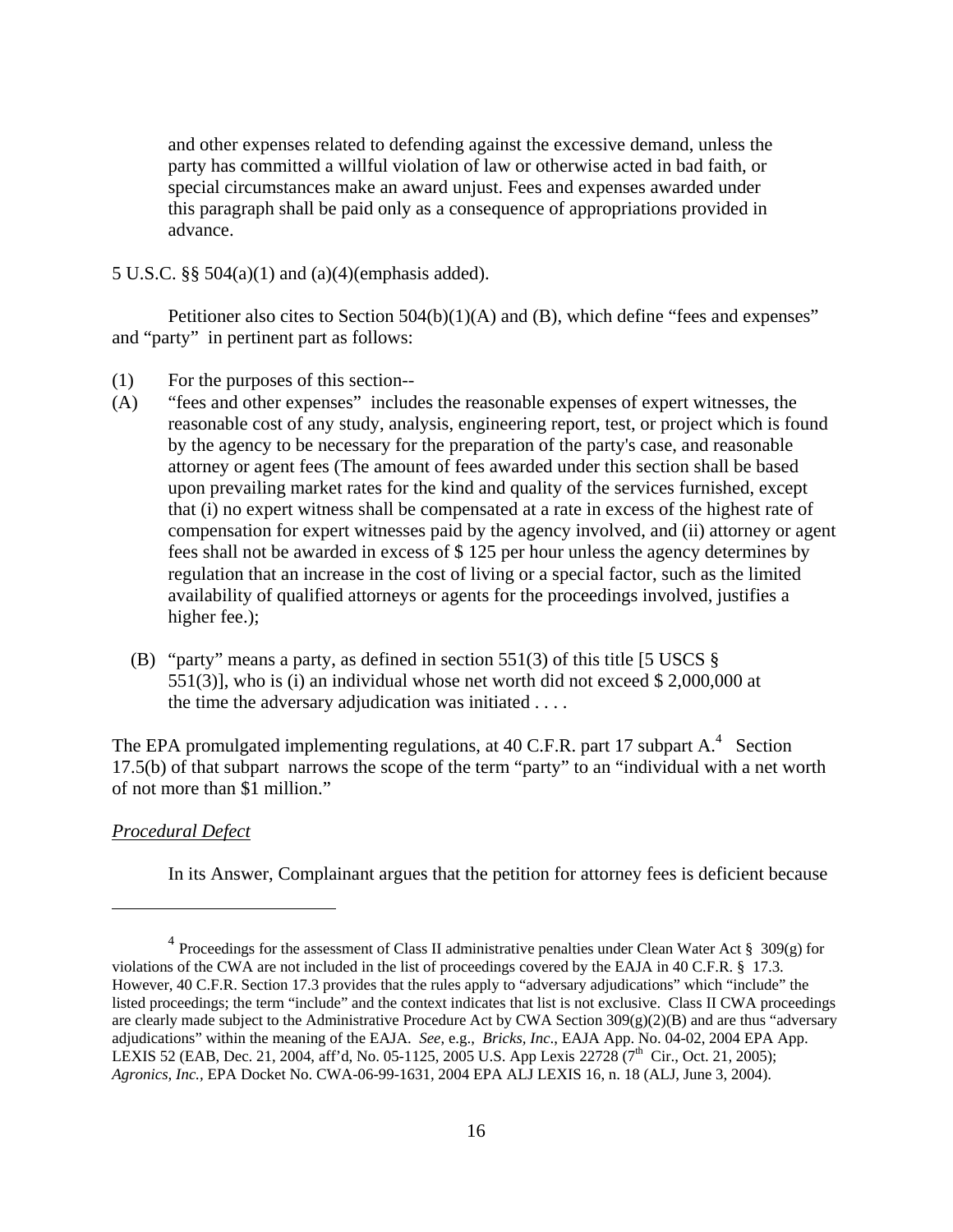it fails to include a statement of Petitioner's net worth, as required by 40 C.F.R. § 17.11(b). That provision states in pertinent part, "The application shall include a statement that the applicant's net worth as of the time the proceeding was initiated did not exceed \$1 million if the applicant is an individual . . . ." 40 C.F.R. § 17.11(b). The regulations state further, "Each applicant except a qualified tax exempt organization or a qualified cooperative must submit with its application a detailed exhibit showing its net worth at the time the proceeding was initiated." 40 C.F.R. § 17.12.

 While Petitioner's request for attorney fees is defective for failing to comply with those requirements, such procedural defect, in the circumstances of this case, is not fatal to its request. The record establishes that Petitioner's net worth does not exceed \$1 million, and Complainant does not dispute this fact (Initial Decision, Findings of Fact 74-81; Final Decision at 15-18). Thus there is no dispute that Petitioner is eligible as meeting the definition of "party" in the regulation as well as the statute. See, e.g., *Scarborough v. Principi,* 541 U.S. 801 (2004) (failure of petition for attorney's fees and expenses pursuant to Equal Access to Justice Act, 28 U.S.C. § 2412, to allege that position of United States was not "substantially justified", held not to be jurisdictional and thus, amendment to include the missing allegation subsequent to expiration of statutory filing period was proper).

#### Whether Petitioner is a "prevailing party"

1

Turning first to Petitioner's claim under Section  $504(a)(1)$ , the initial question is whether Petitioner is a "prevailing party" within the meaning of 5 U.S.C. § 504(a)(1) and the regulation, 40 C.F.R. Part 17. "Prevailing party" is not defined in the EAJA applicable to administrative adjudications, or in the regulations at 40 C.F.R. Part 17.<sup>5</sup>

An excerpt from the legislative history of 28 U.S.C. § 2412(d)(1)(A), the provision of EAJA which applies to Federal judicial proceedings but otherwise is virtually identical to Section  $504(a)(1)$ , indicates the purpose of this provision:

By allowing an award of reasonable fees and expenses against the Government when the action is not substantially justified, [the EAJA] provides individuals an effective legal or administrative remedy where none now exists. By allowing a decision to contest Government action to be based on the merits of the case rather than the cost of litigating, [the EAJA] helps assure that administrative decisions reflect informed deliberation. In so doing, fee-shifting becomes an instrument for curbing excessive regulation and the unreasonable exercise of Government authority.

<span id="page-16-0"></span><sup>5</sup> However, the term is defined in the parallel section of the Equal Access to Justice Act applicable to federal judicial proceedings, at 28 U.S.C. § 2412(d)(2)(H), but only in regard to eminent domain proceedings, and therefore offers no instructive guidance here.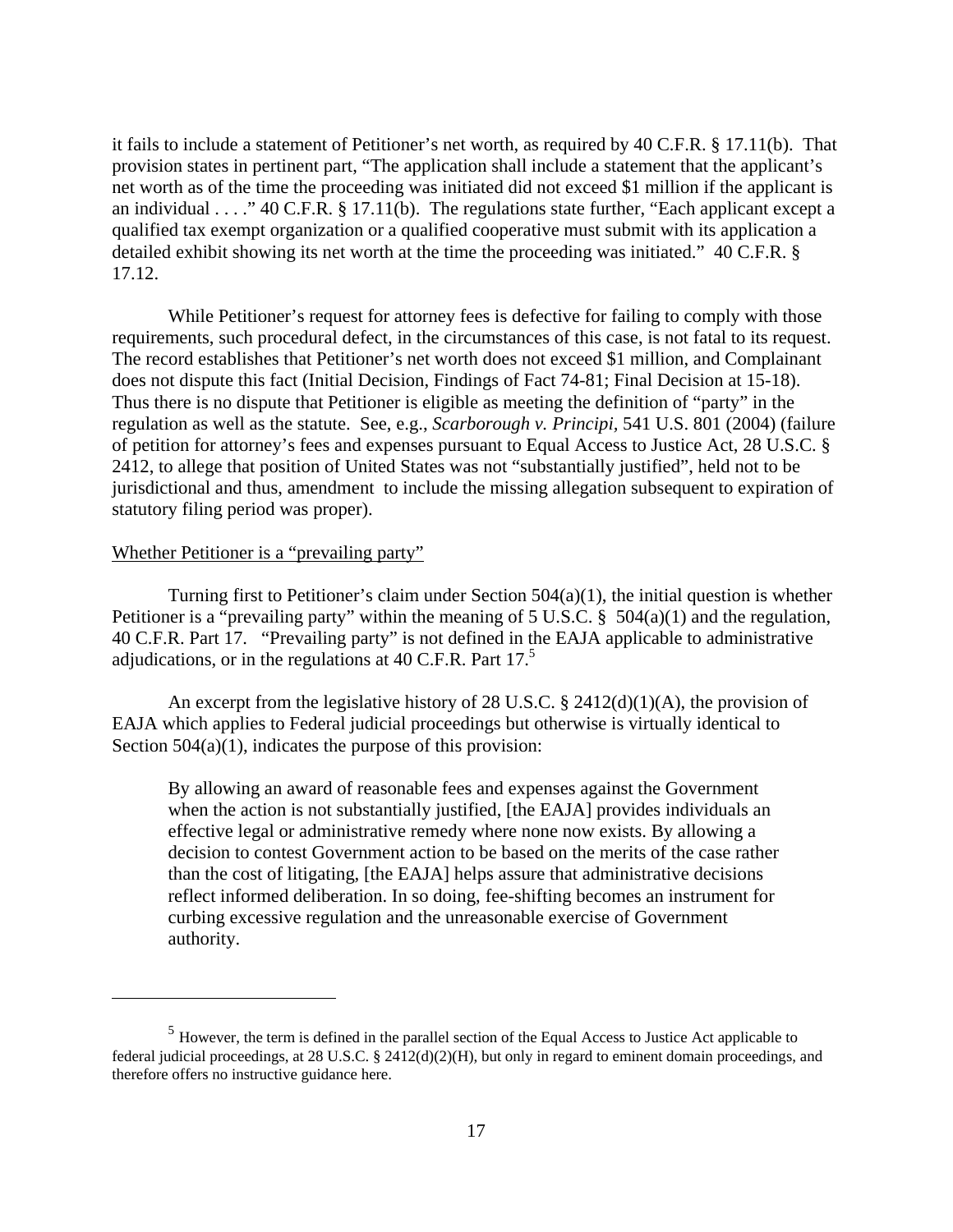H.R. Rep. No. 96-1418, at 12 (1980), *reprinted in* 1980 U.S.C.C.A.N. 4984, 4991 ("1980 House Report"); *see also Comm'r v. Jean,* 496 U.S. 154, 163 (1990) (EAJA eliminates for the average person the financial disincentive to challenge unreasonable governmental actions).

 In *Texas Teachers Association v. Garland Independent School District*, 489 U.S. 782 (1989), involving a claim for attorneys' fees under the Civil Rights Act (42 U.S.C. § 1988), the Supreme Court held that "if the plaintiff has succeeded on any significant issue in litigation, which achieved some of the benefit the parties sought in bringing suit, the plaintiff has crossed the threshold for an award of some kind [*i.e.*, is a prevailing party]." The Court quoted from *Hewitt v. Helms*, 482 U.S. 755 (1987) that "respect for ordinary language requires that a plaintiff receive at least some relief on the merits of his claim before he can be said to prevail" and went on to hold that, as a minimum, to be considered a prevailing party within the meaning of Section 1988, the plaintiff must be able to point to a resolution of the dispute which changes the legal relationship between itself and the defendant.

 The reduction of a penalty to an amount much less than that proposed in the complaint does not alone render the respondent or defendant a "prevailing party" under Section 504(a)(1). In *United States v. Modes*, 1994 Ct Intl Trade LEXIS 54, 18 CIT 153 (Ct. Int'l Trade, March 13, 1994), where the court found the defendant liable for fraudulent invoicing but reduced the proposed penalty from over \$3 million to \$50,000, the court rejected the defendant's claim under the EAJA that it was a "prevailing party" where it had argued that it was the prevailing party as to 99 percent of the amount at issue. This decision ignores the settled rule that it is unnecessary to be successful on all issues in order to be a prevailing party and is explainable only by the magnitude of the fraud involved.

 In a forfeiture action in which the government sought \$40,000, the value of the vehicle at issue, and the case settled for \$1000 plus investigation costs of \$4000, the district court's settlement order was held to be a "'judicially sanctioned change in the legal relationship of the parties'" which was "obviously in the government's favor," so the government, and not the owner of the vehicle, was deemed the "prevailing party" under 28 U.S.C. § 2412(d)(1)(A)). *United States v. One 1997 Toyota Land Cruiser,* Civ. No. 99-55661, 2001 U.S. App. LEXIS 13790 (9<sup>th</sup> Cir. April 26, 2001)(quoting *Buckhannon Board & Care Home, Inc. v. West Virginia Dept. of Health and Human Resources*, 532 U.S. 598 (2001)) ("prevailing party" under fee shifting provisions of Fair Housing Amendments Act and Americans With Disabilities Act is one who has been awarded some relief by court).

 Where more than one claim or allegation of violation is involved, the question of who is the prevailing party may be complex. *Hoosier Spline Broach Corp.,* 7 E.A.D. 665, 677 n. 30 (EAB 1998), *aff'd, sub nom. Hoosier Spline Broach Corp. v. U.S. EPA*, 112 F. Supp. 2d 763 (S.D. Ind. 1999)(question of whether respondent was a "prevailing party" in context of settlement agreement requiring respondent to pay a penalty of \$ 3,000, where EPA originally sought more than \$825,000, but where three counts were withdrawn, was a complex one and not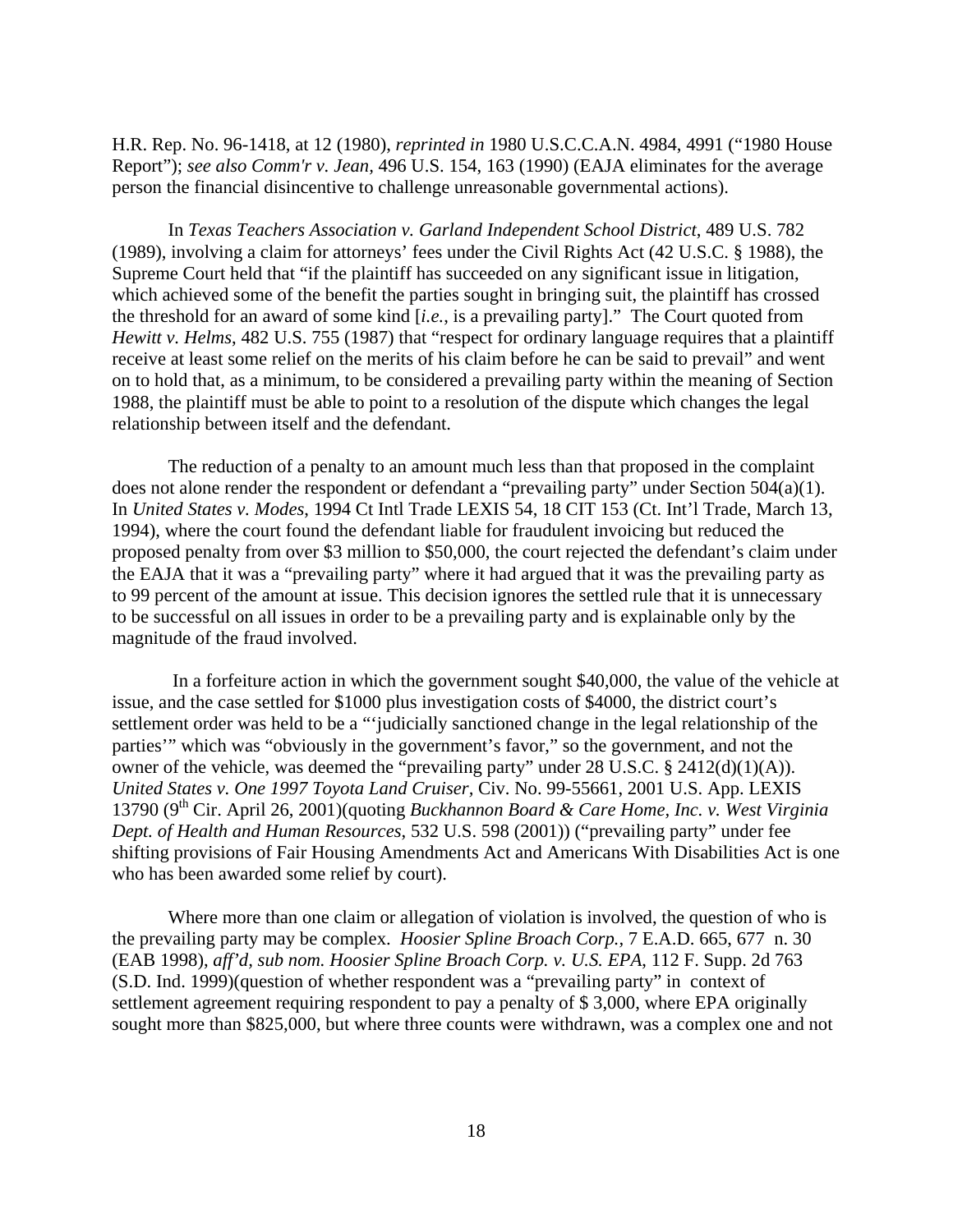# beyond dispute).<sup>6</sup>

 $\overline{a}$ 

 Indeed, where a complaint contains more than one claim or allegation of violation, a party may be held to be the "prevailing party" as to some claims and recover attorney fees and expenses only on those claims. Thus, under a theory of apportionment, a party which prevailed on some issues may recover a pro rata portion of the fees and expenses. *Community Heating and Plumbing Co. v. Garrett,* 2 F.3d 1143, 1146 (Fed. Cir. 1993). For example, where a complaint to revoke the respondent's pilot's certificate resulted in a judgment of suspension of his certificate for 180 days, upon his request for attorney fees and expenses, the National Transportation Safety Board determined that he was partially successful in his defense of the multiple charges and granted an award of 15 percent of the fees and expenses. *Allen v. National Transportation Safety Board (NTSB),* 160 F.3d 431, 432 (8th Cir. 1998), affirming *Allen v. Garvey,* NTSB Order EA-4617, 1998 NTSB LEXIS 13 (NTSB, Jan. 9, 1998). Affirming the Board's judgment, the Eighth Circuit stated that "a party who achieves limited success is entitled to recover a reasonable fee commensurate with the results obtained." *Id.* The District of Columbia Circuit has stated that a court is required "to determine if a partial award [i]s appropriate, with respect to each allegation . . . and in light of the knowledge known by the [government] during the various stages of the proceedings." *Alphin v. NTSB*, 839 F.2d 817, 822 (D.C. Cir. 1988)(citations omitted).

 In the context of a settlement, where the respondents admitted liability but the penalty was reduced based on one of several factors for assessing the penalty, the respondents were not deemed "prevailing parties." In *Edward Pivirotto*, 3 E.A.D. 96 (CJO 1990), the complaint proposed a penalty of \$16,500, and the respondents admitted the alleged violations of the Toxic Substances Control Act and settled the case, agreeing to a penalty of \$2,000 and removal of electrical transformers containing polychlorinated biphenyls (PCBs). The respondents claimed that they prevailed on the issue of their ability to pay the penalty, which is a factor required to be considered in assessing a penalty under Section 16(a)(1)(B) of the Toxic Substances Control Act. The Chief Judicial Officer held that the respondents were not "prevailing parties," for merely persuading the EPA to accept a reduced penalty for admitted violations. 3 E.A.D. at 99-100. Recognizing that "a private litigant may prevail in a settlement even if he does not obtain favorable terms on all issues in the litigation," the Chief Judicial Officer noted that principle is not generally applied to a losing defendant who paid a penalty to the government in settlement of its violations of law. 3 E.A.D. at 100.

 On the other hand, where the complaint is withdrawn or dismissed on the basis of the penalty factor of "ability to pay," the respondent may be awarded attorney fees and expenses. In *Agronics, Inc.,* 2004 EPA ALJ LEXIS 16, EPA Docket No. CWA-06-99-1631 (ALJ, June 3, 2004), the complaint proposed a penalty of \$137,000, and the complaint was withdrawn upon the complainant's motion where the respondent showed he did not have any ability to pay a penalty

<span id="page-18-0"></span> $<sup>6</sup>$  Because EPA had not appealed the ALJ's decision that Hoosier Spline was a prevailing party, and the</sup> EAB determined that the Agency's position in the underlying litigation was substantially justified, the EAB found it unnecessary to address the prevailing party question.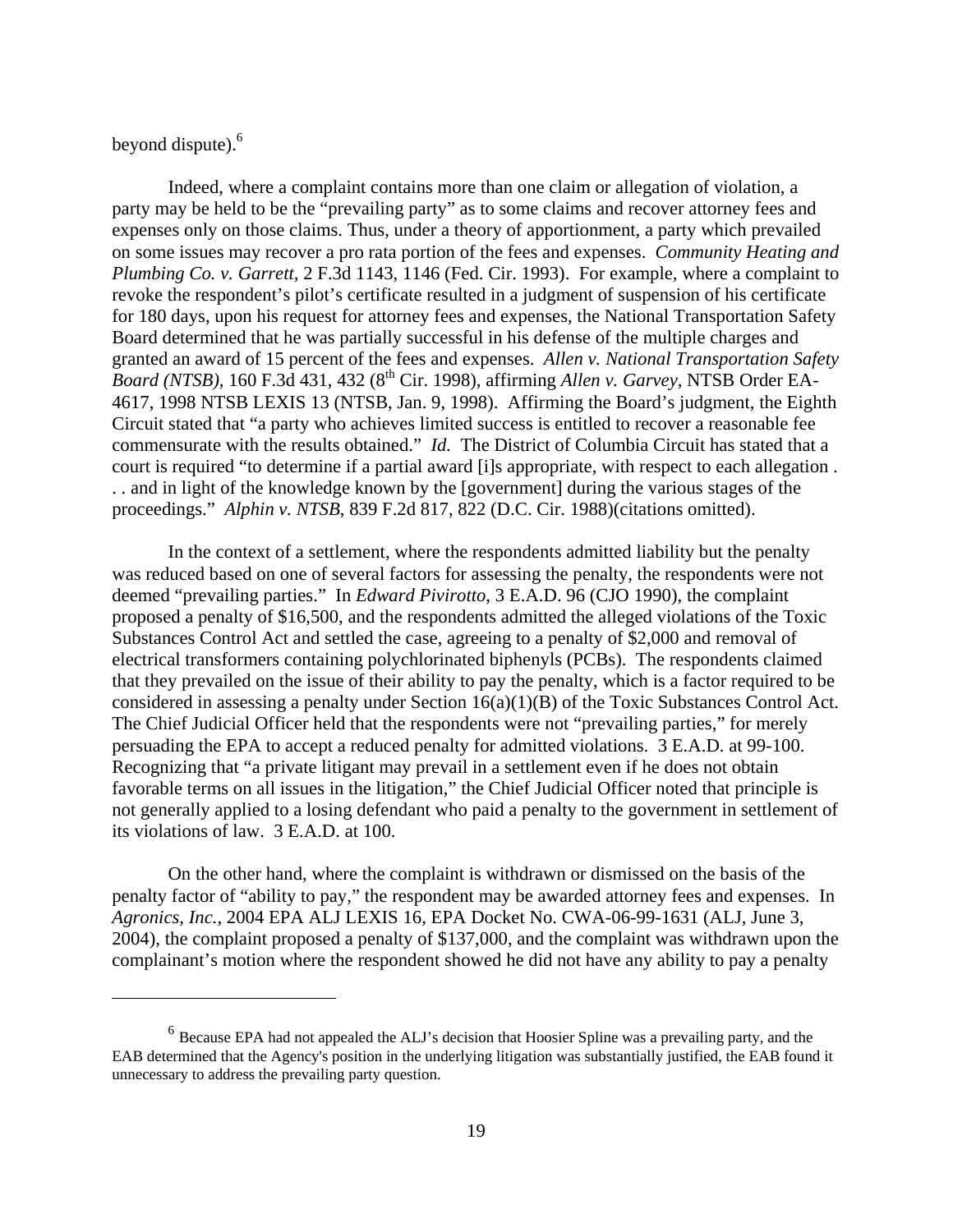beyond a *de minimis* amount. The respondent thus secured resolution of a dispute which changed the legal relationship of the parties, as it was no longer a respondent in an administrative penalty proceeding, and was held to be a "prevailing party" within the meaning of the EAJA, by prevailing on the penalty issue "ability to pay," a factor which CWA  $\S 309(g)(3)$  specifically requires to be considered in determining a penalty and on which complainant, as the proponent of an order under the Administrative Procedure Act, had the burden of production as well as the burden of persuasion.

 The question here is whether the reduction of the penalty from \$25,000 proposed in the Complaint to \$5,548 in a final decision, due to Petitioner having established his inability to pay the proposed penalty, renders Petitioner a "prevailing party" under Section 504(a)(1) of the EAJA. The basis for the CJO's conclusion in *Pivirotto,* that the respondents persuaded the complainant to reduce a penalty in settlement, does not apply here.<sup>7</sup> Petitioner prevailed through litigation on at least one issue, by having successfully rebutted evidence as to his ability to pay the penalty. Therefore, he may be considered a "prevailing party" under Section 504(a)(1) as to that issue. However, Petitioner can only be awarded fees if it is also found that Complainant's position was not "substantially justified."

#### Whether Complainant's Position was "Substantially Justified"

1

 A prevailing party may be awarded attorney fees and expenses under EAJA unless the federal agency can show that its position was "substantially justified" or that special circumstances make the award unjust. 5 U.S.C. § 504(a)(1). Complainant bears the burden of proof on the issue of substantial justification. *Bricks, Inc.,* EAJA Appeal No. 04-02, 2004 EPA App. LEXIS 52 (EAB, Dec. 21, 2004)(citing 1980 House Report at 11) aff'd, No. 05-1125, 2005 U. S. App Lexis 22728 ( $7<sup>th</sup>$  Cir., Oct. 21, 2005). As stated by the EAB:

The term "substantial justification" means that the government's position in the adjudication must have a "reasonable basis in both law and fact." *Id.,* citing *Pierce v. Underwood,* 487 U.S. 552, 565 (1988) ("substantial justification" means "justified in substance or in the main," which is no different from having a reasonable basis in law and fact). *. . .* 

Whether an agency's position was substantially justified is "determined on the basis of the administrative record, *as a whole,* which is made in the adversary adjudication for which fees and other expenses are sought."  $5 \text{ U.S.C. }$   $8 \text{ } 504(a)(1)$ 

<span id="page-19-0"></span><sup>7</sup> *Pivirotto* is not applicable for an additional reason, i.e., it is based on the discredited notion as stated in the applicable penalty policy that the respondent has the burden of raising and establishing its inability to pay a proposed penalty. It is now clear that under statutes, such as the CWA, providing that "ability to pay" is one of the factors the Administrator is required to consider in determining a penalty, Complainant , as the proponent of an order under the Administrative Procedure Act, has both the burden of production and the burden of persuasion. See, e.g., *Director, Office of Workers' Compensation Programs, U.S. Department of Labor v. Greenwich Collieries,*  512 U.S. 267 (1994).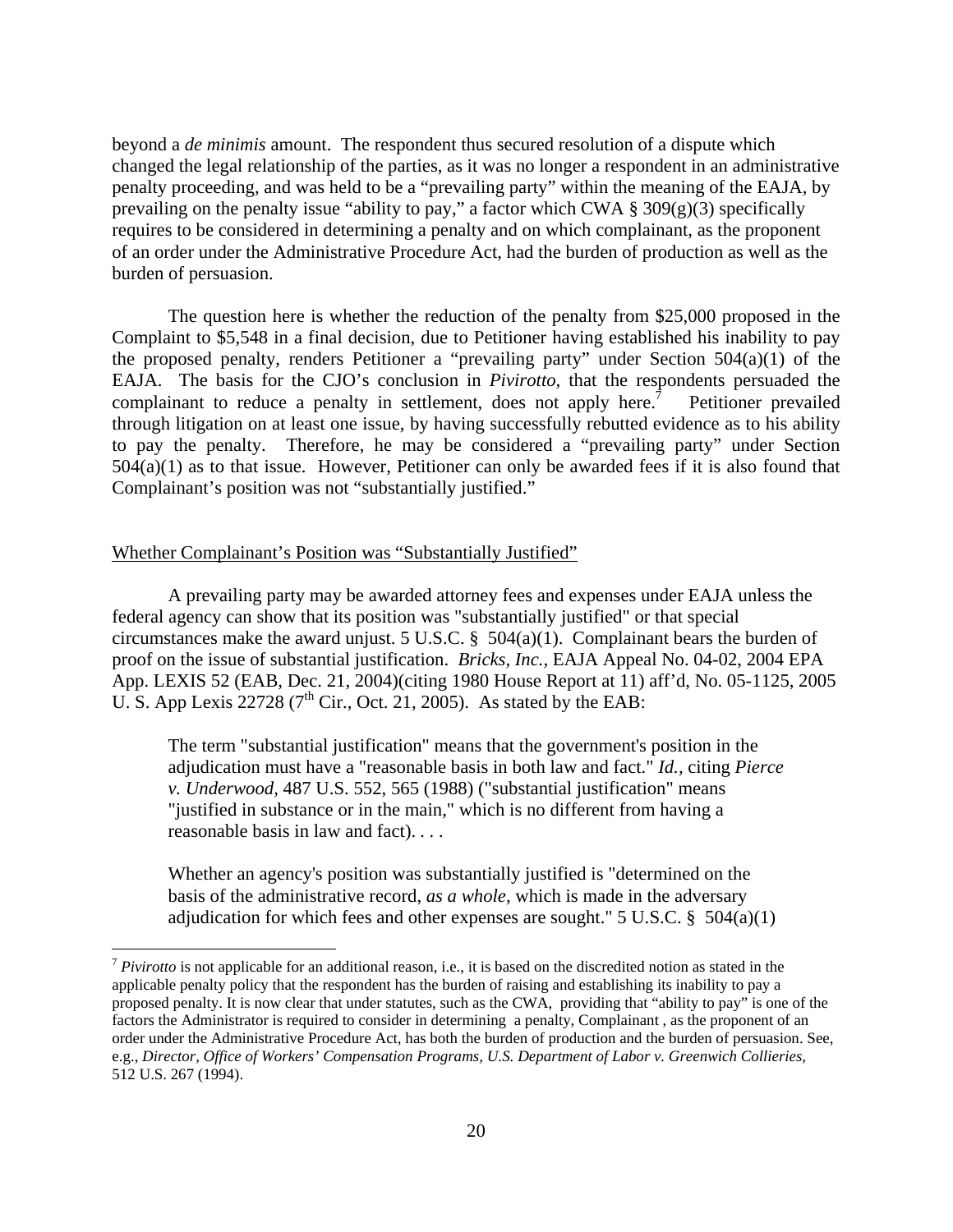(emphasis added). As the [EAB] has previously stated, it is well-established that this provision requires that the trier of fact to evaluate the government's position *in its entirety,* and may not focus exclusively on the government's position or conduct during discrete stages of the case. . . .

It is possible that in the course of examining the government's position in its entirety, a reviewing body might conclude that an action was initially substantially justified but not thereafter. *See In re Hoosier Spline Broach Corp.,* 7 E.A.D. 665, 686 (EAB 1998). Such a situation may occur, for example, where evidence arises in the course of an evidentiary hearing that virtually eliminates the agency's chief claims. *See, e.g., Quality C.A.T.V., Inc. v. NLRB,* 969 F.2d 541, 545 (7th Cir. 1992) (substantial justification for bringing worker safety claim lost when NLRB pursued claim after hearing testimony that workers were not contesting unsafe working conditions; EAJA fees awarded from conclusion of hearing onward). . . .

. . . . The substantial justification analysis should contain an evaluation of the factual and legal support for the government's position throughout the entire proceeding. *Golembiewski v. Barnhart,* 382 F.3d 721, 724 (7th Cir. 2004); *United States v. Hallmark Constr. Co.,* 200 F.3d 1076, 1080 (7th Cir. 2000).

*Bricks, Inc.,* 2004 EPA App. LEXIS 52 \* 17-20 and n. 10 (citations omitted).

 In the present case, there is no question that Complainant was the prevailing party as to Petitioner's liability, and as to some penalty determination factors. Therefore there is no need to evaluate whether Complainant was substantially justified as to those issues. As to the penalty determination factor of ability to pay, as concluded above, Petitioner was the prevailing party.

 As confirmed by the EAB, Complainant had presented a prima facie case of ability to pay the proposed penalty of \$25,000 through Ms. Carpenter's analysis and testimony. It was during Respondent's case at the hearing that Mr. Cutler successfully rebutted that evidence with his own credible testimony, which Complainant's cross examination failed to diminish (Findings of Fact 40, 41, 42, 43, 47; Final Decision at 25). Therefore, EPA was substantially justified in pursuing its position on ability to pay the proposed penalty through the end of the hearing.

 The question is whether EPA was substantially justified in pursuing that issue after the hearing. If not, then Petitioner may be entitled to an award of attorney fees and expenses incurred in defending that claim commencing from the close of the hearing. *See, Quality C.A.T.V., Inc. v. NLRB, supra*.

 According to Complainant, its position as to the penalty during the appeal phase of the proceeding was not to insist on the \$25,000 penalty proposed in the Complaint, but merely that the \$1,250 penalty assessed by the ALJ should be increased. As noted supra, however, this position is not supported by the Notice of Appeal filed by Complainant, nor by its Appellate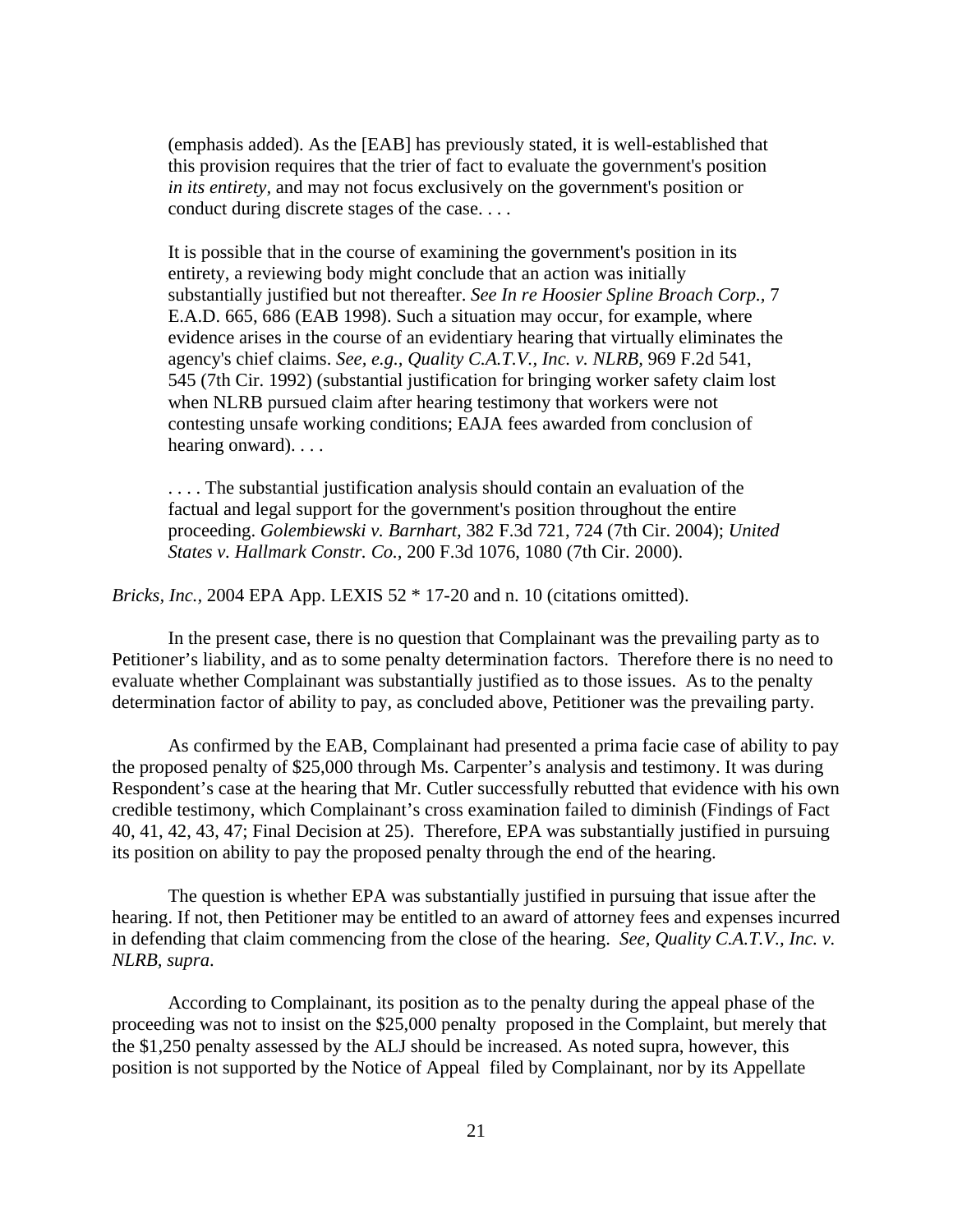Brief, and the EAB treated the appeal as to 'ability to pay" as turning on Petitioner's ability to pay a \$25,000 penalty (Slip Opinion at 14-17). It is concluded that, while Complainant's position that Petitioner had the ability to pay a \$25,000 penalty may have been justified at the time the complaint was issued, and at the beginning of the hearing based on the opinions and analysis of its expert, Ms. Beatrice Carpenter, it lost any such substantial justification no later than the conclusion of the hearing because of the testimony of Mr. Cutler, which was not rebutted, and certainly no later than the ALJ's decision. It is clear from the Initial Decision that Complainant was insisting that Mr. Cutler had the ability to pay a \$25,000 penalty at that time and, as noted supra, its contention that on appeal, it did not claim a penalty of any specific amount is simply an after- the- fact attempt to bolster the contention that its position was substantially justified throughout the litigation. The citations to its Appellate Brief noted above belie Complainant's contention that it did not on appeal seek a penalty of \$25,000 and the EAB treated the appeal as to ability to pay as turning on Petitioner's ability to pay a penalty of \$25,000. The EAB, of course, affirmed the ALJ's conclusion that Cutler lacked the ability to pay a \$25,000 penalty and in this regard, it is worthy of emphasis that the EAB's assessment of a \$5,548 penalty is not based on findings from evidence in the record that Petitioner had the ability to pay that amount, but on an assumption that he had the ability to pay four percent of his gross revenues averaged over four years, which assumption is derived from Agency penalty policies applicable to statutes other than the one under consideration.

 From the foregoing, it may well be that Petitioner is entitled to some portion of attorney fees and expenses incurred in the appeal phase of the proceeding. In this regard, it is clear that, contrary to Petitioner's contention, the issues on appeal were not limited to ability to pay and as to these other issues, Petitioner was not the prevailing party. Moreover, on the ability to pay issue on which he did prevail, Petitioner would not be entitled to compensation for all expenses incurred in defending the penalty claim, but only in defending that portion of the penalty sought which was not substantially justified. It is unnecessary to address the question of what portion of attorney's fees and expenses incurred in the appeal phase of the proceeding may be compensable, however, because the record shows that Mr. Cutler, while being well aware that there were wetlands on his property, nevertheless, placed fill thereon without any consultation with COE or EPA personnel or advice from his consultant as to whether the areas filled were wetlands. The EAB, while stopping short of finding that Mr. Cutler's actions in placing the fill were willful, ruled that he was culpable in this activity and it is concluded that this is a special circumstance making an award unjust within the meaning of § 504(a)(1).

#### Whether Petitioner is entitled to Attorney Fees and Expenses under 504(a)(4)

 Assuming *arguendo* that Petitioner is not a prevailing party under Section 504(a)(1), he may be eligible to recover attorney fees and expenses under Section 504(a)(4). The first question to consider under Section 504(a)(4) is whether the "demand by the agency is substantially in excess of the decision of the adjudicative officer." 5 U.S.C. § 504(a)(4). The second question is whether it "is unreasonable when compared with such decision, under the facts and circumstances of the case." *Id.* While the first question may be readily answered in Petitioner's favor, the answer to the second is more problematic.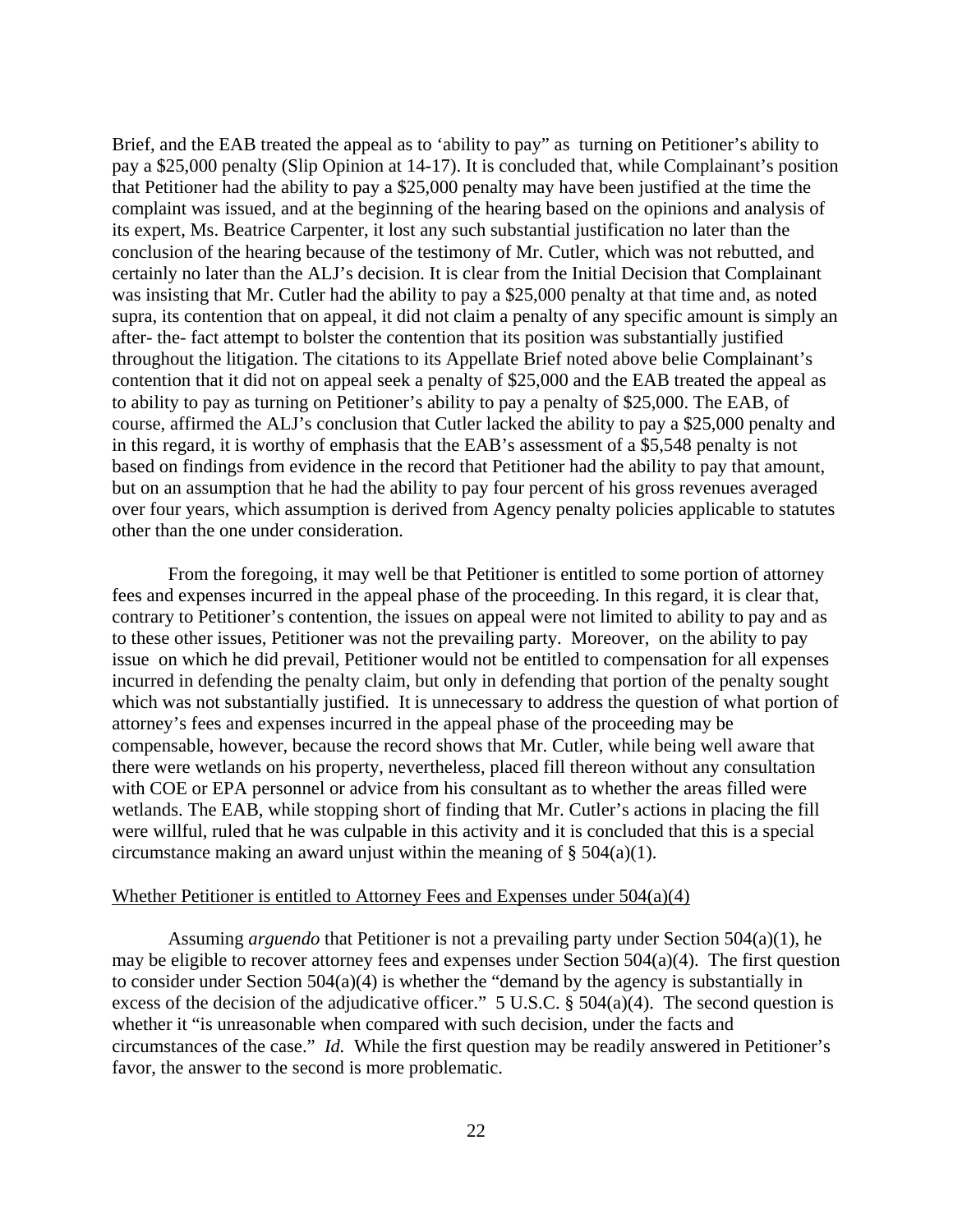EPA argues that its written demand was merely that the \$1,250 assessed by the ALJ be increased and was thus not substantially in excess of the decision of the adjudicative officer (EAB) thereof or unreasonable .<sup>[8](#page-22-0)</sup> EPA argues further that the penalty proposed in the Complaint was reasonable, as evidenced by the EAB ruling that EPA made a prima facie showing of Mr. Cutler's ability to pay the proposed penalty ( Answer at 11; see, Final Decision at 25).

Section 504(a)(4) of EAJA, which pertains to administrative proceedings, is almost identical to 28 U.S.C. § 2412(d)(1)(D), which pertains to federal judicial proceedings.<sup>[9](#page-22-1)</sup> There are very few published court opinions interpreting either provision.

The function of Section  $2412(d)(1)(D)$  is "merely to permit non-prevailing parties to recover fees and expenses where the United States obtained a judgment that was substantially and unreasonably-exceeded by its initial demand." It "only permits recovery of the fees and expenses incurred in defending against the *excessive demand*, not in litigating the entire proceeding." *American Wrecking Corp. v. Secretary of Labor*, 364 F.3d 321, 328 (D.C. Cir. April 20, 2004)(per curiam)(emphasis in original). The D.C. Circuit explained that "To hold otherwise would permit prevailing parties to circumvent the 'substantial justification' requirement of Section 2412(d)(1)(A), a result we do not imagine Congress would have intended." *Id.*

Sections  $504(a)(4)$  and  $2412(d)(1)(D)$  were added to the EAJA in 1996 as part of the Small Business Regulatory Enforcement Fairness Act of 1996, Pub. L. No. 104-121, § 232(a).

<span id="page-22-0"></span><sup>&</sup>lt;sup>8</sup> Answer at 10. EPA has not shown that the request on appeal to increase the \$1,250 penalty assessed constitutes the "demand" as defined by the EAJA. Section 504(b)(1)(F) of EAJA defines "demand" as "the express demand of the agency which led to the adversary adjudication, but does not include a recitation by the agency of the maximum statutory penalty (i) in the administrative complaint, or (ii) elsewhere when accompanied by an express demand for a lesser amount." As the Ninth Circuit has stated, "The EAJA defines demand as a static concept and not one that metamorphoses over the course of settlement negotiations." *One 1997 Toyota Land Cruiser* at \*12. Even assuming *arguendo* that the "demand" is not such a static concept where an appeal is concerned, Complainant's argument here is of no avail. Assuming Complainant's assertion that it has not adjusted its demand to any specific dollar figure in its appeal brief is accurate, the penalty proposed in the Complaint is the only "demand" relevant to the case for the purposes of  $\S$  504(a)(4). Moreover, Complainant's assertion that it dropped the proposal for a \$25,000 penalty after the Initial Decision is refuted by its Appellate Brief and by the Final Decision.

<span id="page-22-1"></span> $9^9$  28 U.S.C. § 2412(d)(1)(D) provides as follows:

If, in a civil action brought by the United States or a proceeding for judicial review of an adversary adjudication described in section  $504(a)(4)$  of title 5, the demand by the United States is substantially in excess of the judgment finally obtained by the United States and is unreasonable when compared with such judgment, under the facts and circumstances of the case, the court shall award to the party the fees and other expenses related to defending against the excessive demand, unless the party has committed a willful violation of law or otherwise acted in bad faith, or special circumstances make an award unjust.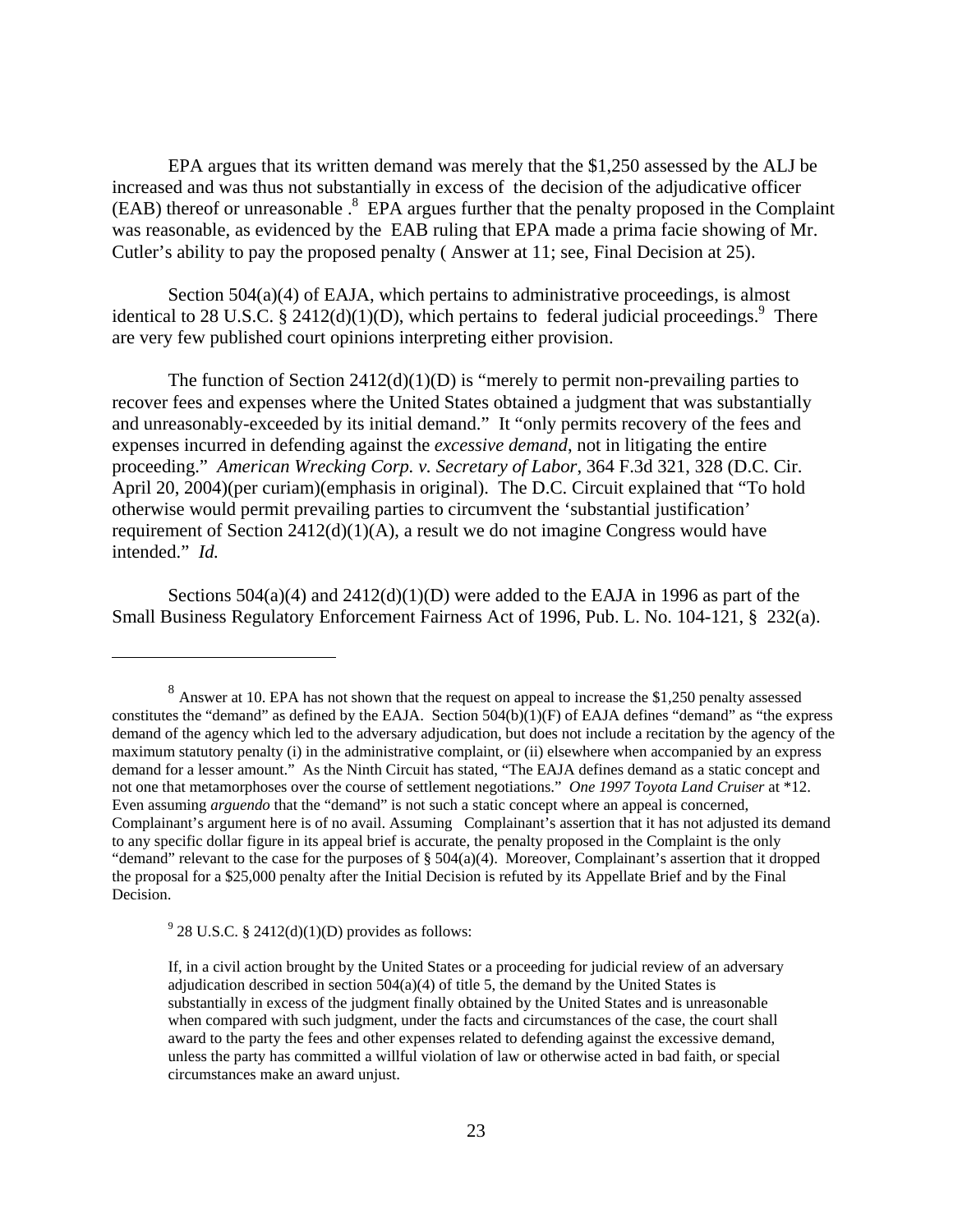The legislative history of those sections explains as follows:

the test for recovering attorneys fees is whether the agency or government demand that led to the administrative or civil action is substantially in excess of the final outcome of the case so as to be unreasonable when compared to the final outcome (whether a fine, injunctive relief or damages) under the facts and circumstances of the case.

The comparison called for in the Act is always between a "demand" by the government for injunctive and monetary relief taken as a whole and the final outcome of the case in terms of injunctive and monetary relief taken as a whole. \* \* \* \*

The Committee intends for it to be applied in such a way that it identifies and corrects situations where the agency's demand is so far in excess of the true value of the case, as demonstrated by the final outcome, that it appears the agency's assessment or enforcement action did not represent a reasonable effort to match the penalty to the actual facts and circumstances of the case.

Small Business Regulatory Enforcement Fairness Act of 1996, Subtitle C, 104<sup>th</sup> Congress, 2<sup>nd</sup> Session, 142 Cong Rec S 3242, S3244 (daily ed. March 29, 1996).

In *One 1997 Toyota Land Cruiser*, 2001 U.S. App. LEXIS 13790 (9<sup>th</sup> Cir. April 26, 2001), the government in its forfeiture complaint demanded the seized vehicle at issue, which it valued at \$40,000. The court considered that disparity between the demand and the final settlement of \$1,000 (plus \$4,000 for the costs of investigation) as "substantial." The court observed that the government's initial demand was reasonably linked to the value of the target of the forfeiture action. The court noted, however, that at the time the action was filed, the government had no statement that the vehicle had been purchased with illegal drug proceeds, and therefore its valuation of the case at \$40,000 was, under the facts and circumstances of the case, not reasonable when compared to the settlement amount. 2001 U.S. App. Lexis 13790 \* 15.

 In *Wolkow Braker Roofing Co.*, OSHRC Docket Nos. 97-1773 & 98-0245, 2000 OSAHRC LEXIS 94 (ALJ, Aug. 11, 2000), where the government proposed a penalty of \$61,100 for nine alleged violations of the Occupational Safety and Health Act, and seven counts were dismissed and one was reduced from the level of "willful" to "serious," the Administrative Law Judge held that the demand was unreasonably in excess of the true value of the case, considering the serious weaknesses apparent in the government's case at the hearing, overly zealous enforcement policy, and "obstinate" refusal to engage in meaningful settlement discussions, thus prolonging the litigation.

 In those cases, the final penalty was, respectively, only two and a half percent and seven percent of the initial demand. In the present case, the disparity is far less; the final assessed penalty being 22 percent of the penalty initially demanded. While there may be no bright-line rule or numeric standard upon which to evaluate whether the penalty initially demanded is "substantially in excess" of that ultimately awarded, and Congress has indicated (142 Cong.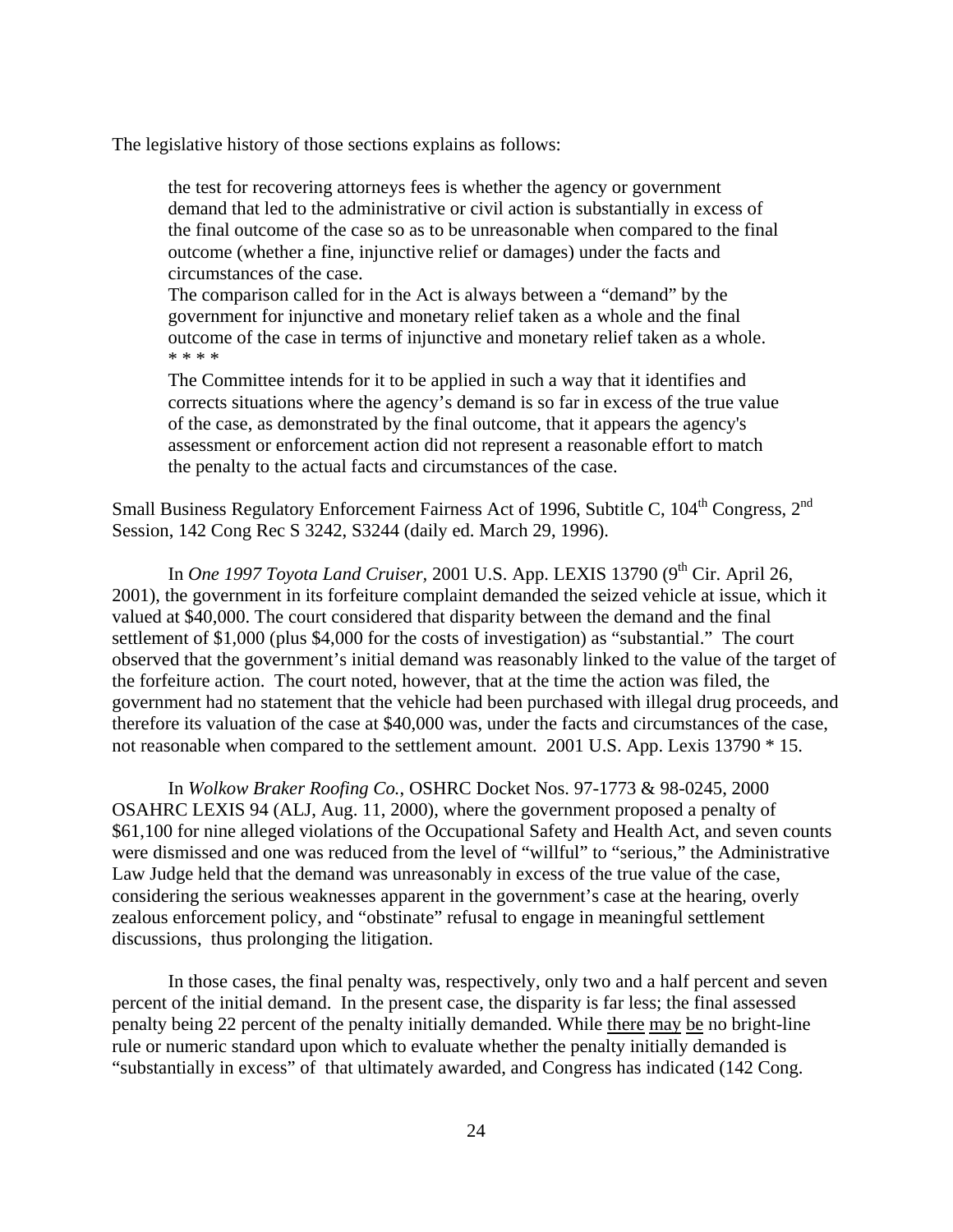Rec. at 3244 ), that the standard "should not be a simple mathematical comparison", the rule of reason indicates that \$25,000 is substantially in excess of \$5,548.

The next question is whether the demand by the Agency was unreasonable when compared with the Final Decision under the facts and circumstances of the case. Complainant argues that the proposed penalty was reasonable, given the facts and circumstances known to the Region prior to the hearing (Answer at 10). To support this assertion, Complainant relies heavily on the allegation that it made no particular demand on appeal (Answer at 11). As noted above, however, this allegation is contradicted by its Appellate Brief and the EAB's Final Decision and, in any event, the only relevant demand for the purposes of  $\S 504(a)(4)$  is the \$25,000 penalty sought in the complaint (supra note 9). While the relevant demand is that in the complaint, the reasonableness of Complainant's position must be evaluated on the case as a whole. Pertinent here is the fact that the EAB found it necessary to derive the four percent of gross income averaged over four years rule by which it determined Mr. Cutler's ability to pay from penalty policies applicable to the Toxic Substances Control Act and FIFRA rather than the CWA. The penalty demanded is substantially in excess of the penalty awarded and it may be concluded further that the demand is not a reasonable evaluation of the case compared with the Final Decision.

It is, of course, true that several factors, considered by the ALJ in mitigation of the proposed penalty, were determined not to warrant mitigation of the penalty by the EAB. Specifically, the EAB held that the Petitioner's prior history of violations "reflects a pattern of disregard for the regulatory requirements in this case" (Final Decision at 36). The EAB also held that the wetlands at issue were federally designated critical habitat for Snake River spring/summer Chinook salmon which are listed as threatened or endangered under the Endangered Species Act, and therefore that the sensitivity of the environment at the location of the violation is extremely high (*Id.* at 43). Moreover, the EAB held that Petitioner was culpable in violating the CWA. (*Id*. at 44). However, no specific reductions were made from the proposed penalty (or from the statutory maximum penalty), nor were any dollar values assigned, to account for each of the various penalty factors by either the Administrative Law Judge or the EAB. The EAB determined a penalty based entirely on Petitioner's ability to pay, calculating four percent of Mr. Cutler's gross receipts averaged over four years (*Id.* at 45). As indicated previously, the four- percent rule was derived from penalty policies applicable to statutes other than the CWA. The EAB did not express any opinion as to whether the \$25,000 proposed penalty was an appropriate assessment aside from the ability to pay issue.

 Assuming, however, that the proposed penalty were unreasonable, the next question is whether "the party has committed a willful violation of law or otherwise acted in bad faith, or special circumstances make an award unjust." These exceptions are described in the legislative history of Sections  $504(a)(4)$  and  $2412(d)(1)(D)$  as follows:

In addition, the bill excludes attorney's fee awards in connection with willful violations, bad faith actions and in special circumstances that would make such an award unjust. These additional factors are intended to provide a "safety valve" to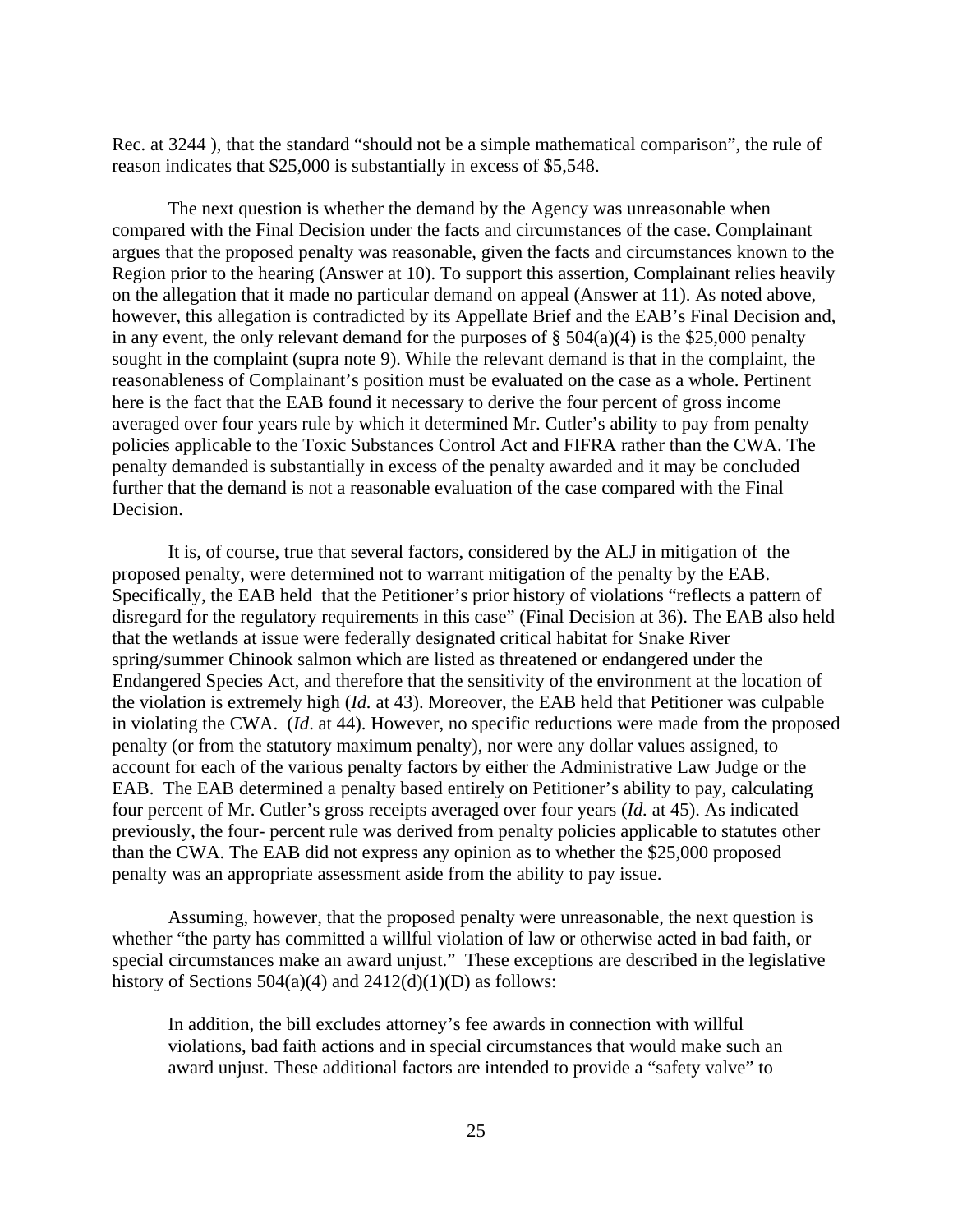ensure that the government is not unduly deterred from advancing its case in good faith. Special circumstances are intended to include both legal and factual considerations which may make it unjust to require the public to pay attorneys fees, even in situations where the ultimate award is significantly less than the amount demanded. Special circumstances could include instances where the party seeking fees engaged in a flagrant violation of the law, endangered the lives of others, or engaged in some other type of conduct that would make the award of the fees unjust. The actions covered by "bad faith" include the conduct of the party seeking fees both at the time of the underlying violation, and during the enforcement action. For example, if the party seeking fees attempted to elude government officials, cover up its conduct, or otherwise impede the Government's law enforcement activities, then attorney's fees should not be awarded.

#### 142 Cong. Rec. at S 3244.

 $\overline{a}$ 

 There is no indication in the record that Mr. Cutler tried to elude government officials or otherwise impede enforcement activities. In fact, the record is to the contrary as he readily permitted EPA and COE representatives to inspect his property when asked. While there is testimony that he never responded to a Request for Information from EPA (Initial Decision, Finding of Fact 28) and testimony that he did not fully and immediately comply with orders to remove fill and restore wetlands, restoration work in Area 2 [south and east of Cutler residence] was not in issue<sup>10</sup> and, of course, fill to be removed in Area 1, along the north property line was disputed.

 While stopping short of finding that Mr. Cutler's violations of the CWA were willful, the EAB found him culpable for placing fill on his property in areas which he knew or should have known might affect wetlands without consultation with the COE or his own consultant. It is concluded that this determination is a special circumstance making an award unjust within the meaning of  $\S$  504(a)(1), no less than under  $\S$  501(a)(1).

 It will be recommended that Donald Cutler's petition for attorney fees and expenses under the EAJA be denied.

<span id="page-25-0"></span> $10<sup>10</sup>$  At the reopened hearing counsel for Complainant represented that Mr. Cutler's compliance with the Administrative Order in Area 2 was not in issue (Initial Decision at 29, note 26).